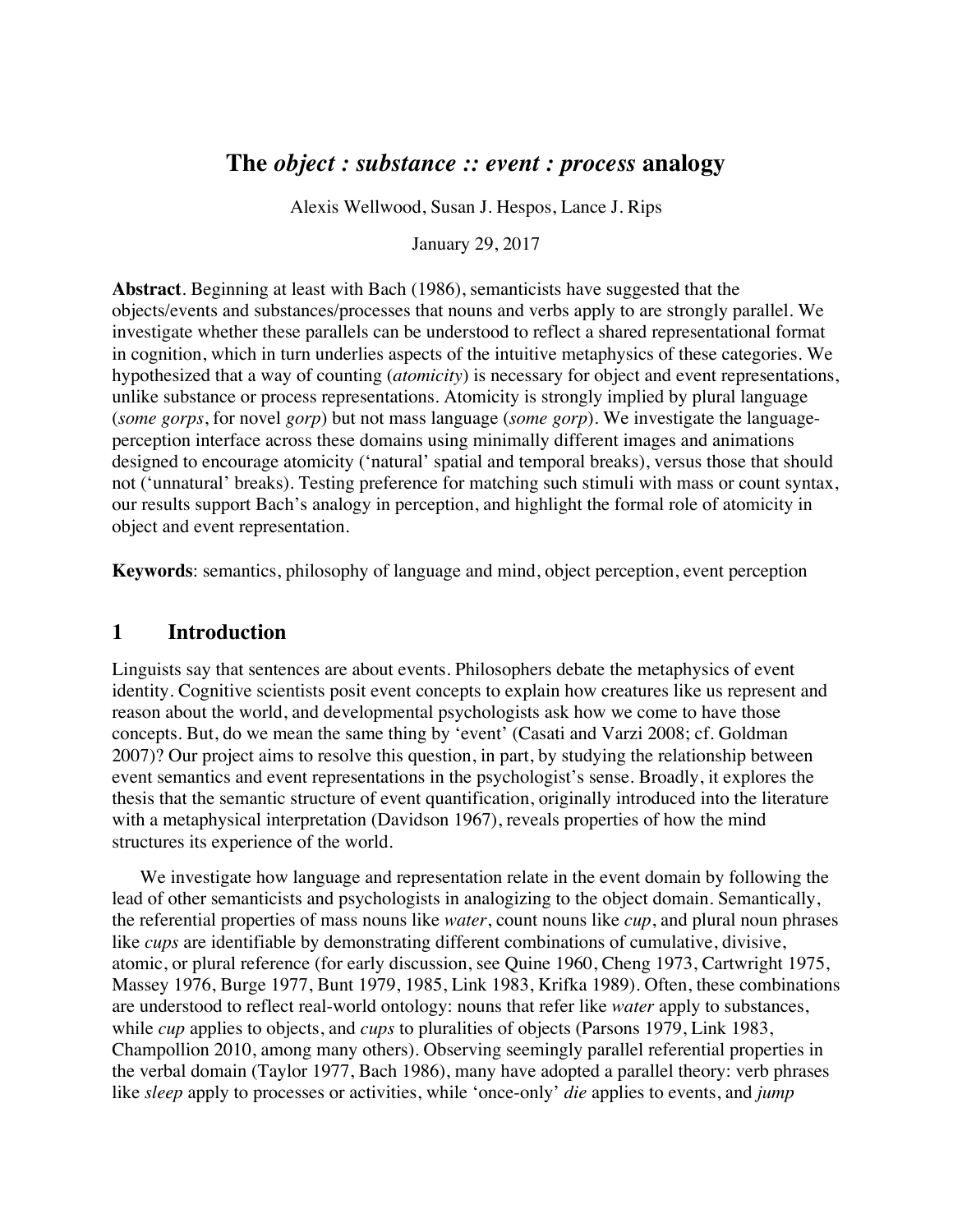*(again and again)* applies to pluralities of events. We aim to understand these properties in representational, rather than strict ontological terms.

We explore the parallel between events and objects by drawing on an analogy first formalized by Bach (1986): Events, like objects (Link 1983), are 'atomic', and this property differentiates both objects and events from substances and processes. Our strategy for examining this analogy in cognition is to investigate whether a factor that affects object categorization in novel images (namely, 'naturalness' or 'non-arbitrariness' of shape) has a similar effect on event categorization in novel animations. Our experiments test whether people prefer novel count nouns to refer both to non-arbitrarily-shaped objects and to events that occur along nonarbitrarily-shaped paths. Likewise, they test whether people prefer novel mass nouns to refer both to arbitrarily-shaped objects and to events that occur along arbitrarily-shaped paths. Positive findings would suggest that people individuate events in ways that draw on some of the same representational strategies they use for ordinary objects.

#### **1.1 Representations of objects and events**

A great deal is known about object and substance representation based on how cognitive abilities like tracking and quantity estimation are deployed across development, and some initial steps have been taken towards understanding event and process representation. In the object domain, we know that adults are able to track up to four things in an array if they move cohesively (Pylyshyn and Storm 1988, Pylyshyn 2001), but are unable to track similarly-shaped entities that 'pour' from one location to another (vanMarle and Scholl 2003). Similarly, 8-monthold infants are able to detect when two rigid, cohesive objects made of sand are replaced with one, but they fail to detect two poured piles of sand being replaced with one pile (Huntley-Fenner, Carey, and Solimando 2002). In the event domain, we know that infants can detect numerical differences between sets of jumping events (Wynn 1996, Sharon and Wynn 1998; cf. Wood and Spelke 2005), with the same developmental precision and limits as for comparing sets of objects (cf. Feigenson 2007). When segmenting scenes into meaningful units, we know that adults will segment line drawings and traversals of an object along a path similarly, providing suggestive evidence for a common import to features of spatial and temporal boundaries (Maguire, Brumberg, Ennis, and Shipley 2011).

The most direct evidence we have for a cognitive correspondence between the event and object domains has been found in studies on the mapping between linguistic form and conceptualization. For instance, adults preferred to describe a novel, regularly-shaped piece of material using count syntax (*There is a blicket*), but an irregularly-shaped piece using mass syntax (*There is blicket*; Prasada, Ferenz, and Haskell 2002). These differences in conceptualization have downstream effects for how sentences with *more* are understood: 3-year olds judged sentences with *more blick* (mass syntax) to be true based on a number comparison just in case *blick* clearly applied to solid objects, where *more blicks* (count syntax) was uniformly judged to be true by number, regardless of what counted as *blick* (Barner and Snedeker 2006; cf. Barner and Snedeker 2005). Paralleling this result in the event domain, adult participants judged the relevant dimension for *do more V-ing* (mass syntax) depending on whether V named an event or process category ( $kick_V$  led to number comparison,  $dance_V$  to temporal comparison) whereas *do more V-s* (count syntax) uniformly lead participants to compare by number (Barner, Wagner, and Snedeker 2008).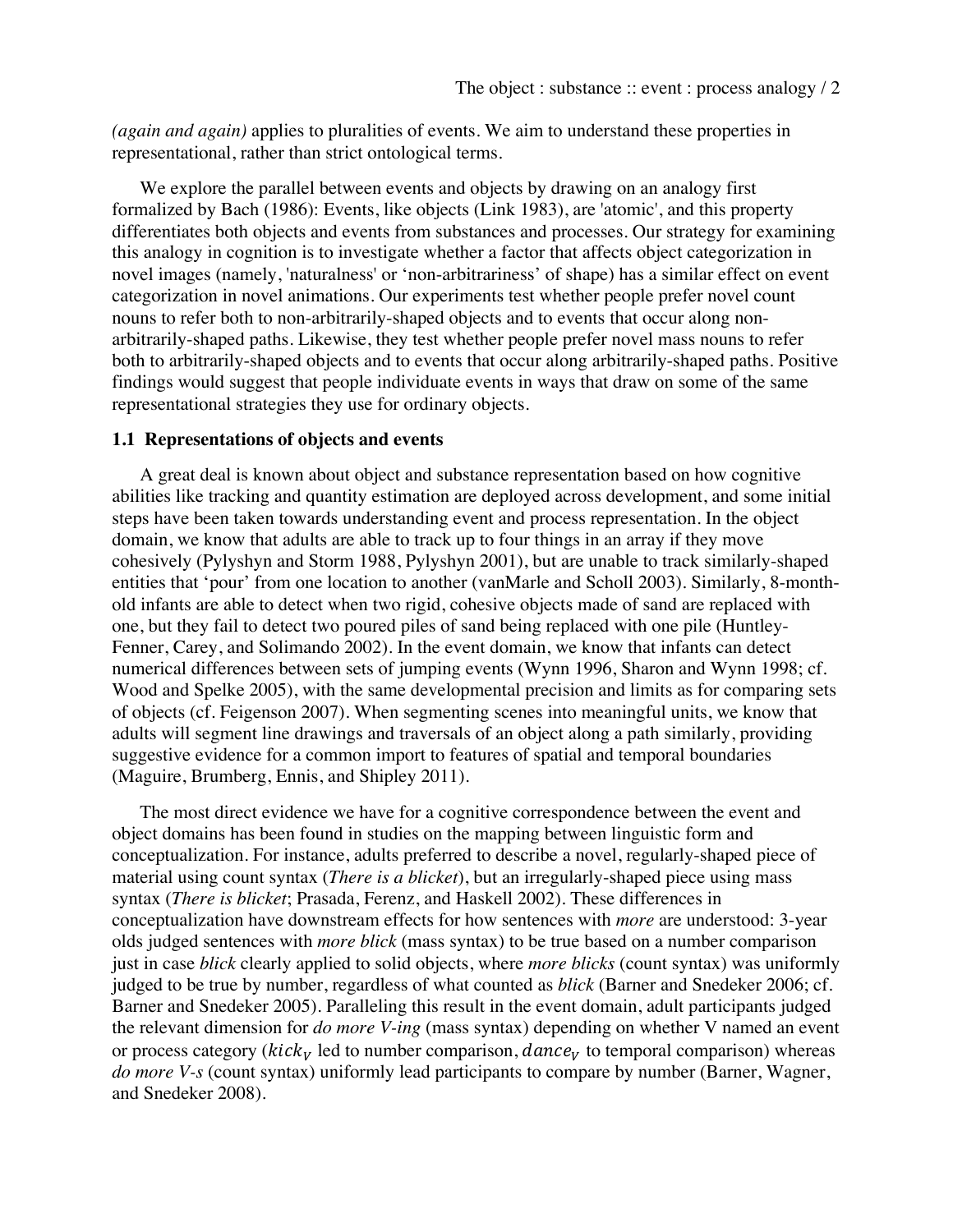#### **1.2 Overview**

 

In this paper, we use semantic evidence as a basis for exploring commonalities in how we recognize and represent static and dynamic entities. A distinction between these subtypes of 'eventualities'—i.e., the difference between processes and events—goes back at least to Vendler (1957), and its parallel effects to the distinction between objects and substances on the linguistic quantificational system goes back at least to Bach (1986). We review this evidence in §2. The crucial distinction on the two sides of the analogy that we emphasize—i.e., what distinguishes object from substance, on the one hand, and event from process, on the other—is whether an entity is conceived of as falling under a concept that provides non-arbitrary divisive reference, or atomicity. Non-divisiveness of an entity  $x$  falling under a concept  $C$  requires that it is not possible to arbitrarily divide up  $x$  so that its count under C is greater (cf. Koslicki 1997 on Frege's criteria for counting). Arbitrarily dividing a cup does not produce two cups, and arbitrarily dividing a delivery does not produce two deliveries.

In §3, we use Bach's analogy to extend Prasada et al's (2002) cognitive distinction between non-arbitrary and arbitrary spatial division to the event domain, where we emphasize nonarbitrary and arbitrary temporal division, see Table 1. There, we establish the prediction that naturalness of temporal divisions should lead to event (atomic reference) as opposed to process categorization (non-atomic reference). This prediction is tested in two experiments, which we report in §4.

|                       | <b>SPATIAL</b> |  |            | Temporal                          |                       |  |            |
|-----------------------|----------------|--|------------|-----------------------------------|-----------------------|--|------------|
|                       | object         |  | substance  |                                   | $\mathrel{::}$ levent |  | process    |
| <b>Semantics</b>      | atomic         |  | non-atomic | $\cdot \cdot$<br>$\cdot \cdot$    | atomic                |  | non-atomic |
| <b>Categorization</b> | non-arbitrary  |  | arbitrary  | $\ddot{\phantom{0}}$<br>$\ddotsc$ | non-arbitrary         |  | arbitrary  |

#### Table 1: The title analogy

This work is important for our developing understanding of the relationship between research in formal semantics and that in cognitive science more broadly, as well as for thinking about the structure of our semantic theories. That is, while the title analogy has traditionally been thought of in metaphysical terms, it can productively be viewed in cognitive terms if it generates predictions about how people represent and reason about the world. Such would be a substantial departure from standard practice in formal semantics, however.<sup>1</sup>

 $1$  Bach (1986:15), for his part, cautions against the metaphysical construal of his analogy: "It is not part of linguistics to decide whether all matter is atomic or all happenings are reducible to little granules of process", questions that he calls, in any case, "basically incoherent". More likely, the analogy reflects "an artifact of our language or conceptualizations of the world"; even so, he cautions against linguists pursuing the cognitive construal, as "probably here too our strictly semantic theories should remain silent."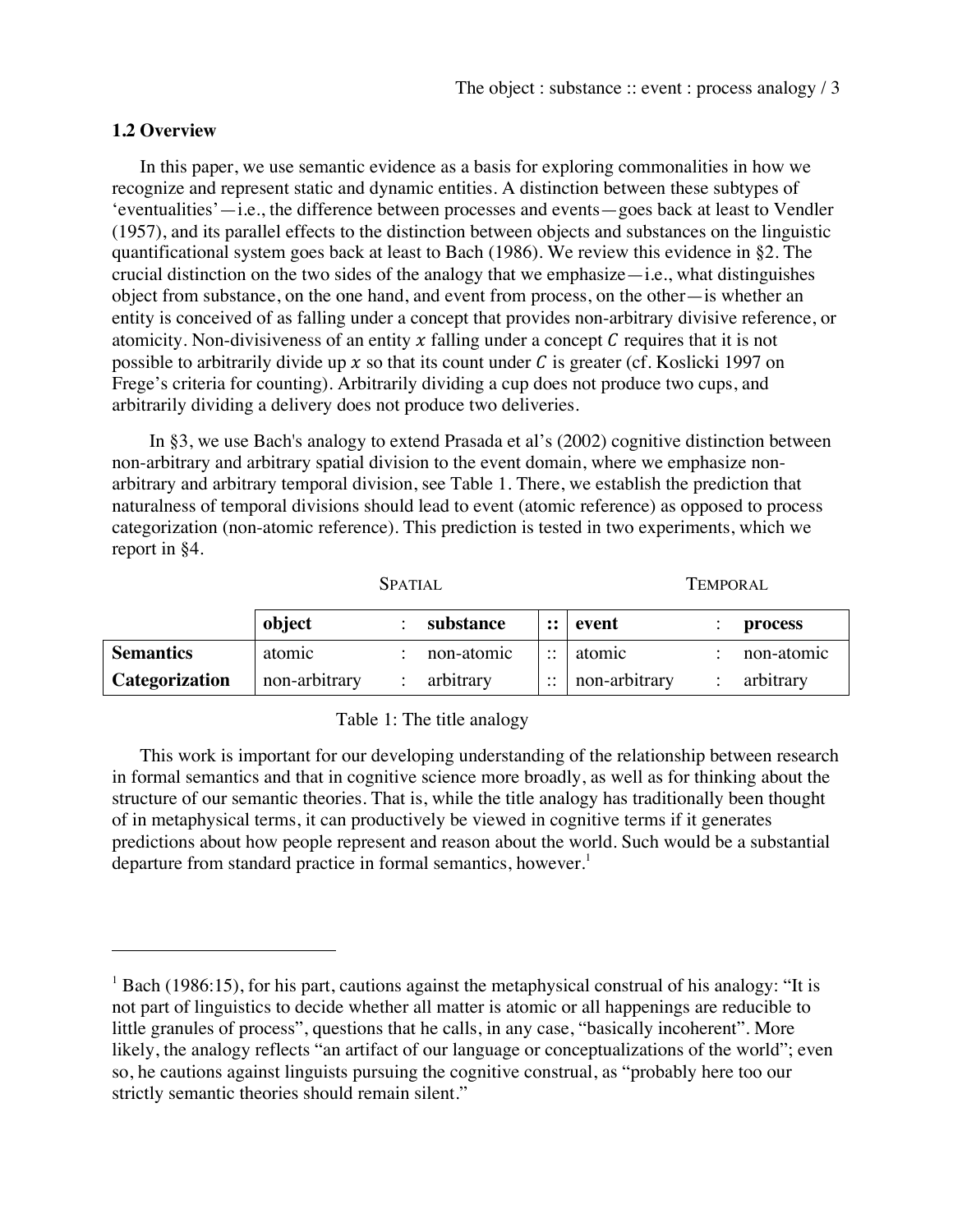# **2 Language**

Since at least Bach (1986), it is generally agreed that the morphosyntactic mass/count distinction in the nominal domain corresponds to the atelic/telic distinction in the verbal domain (see also Krifka 1989). Roughly, these distinctions reflect linguistic commitments about different *kinds of things* (e.g., Vendler 1957, Link 1983, Champollion 2010, Wellwood 2015). The crucial distinction that we consider comes down to whether a predicate refers atomically, to objects or events, or non-atomically, to substances or processes.<sup>2</sup> In this section, we review the sorts of linguistic evidence that support, on the one hand, a parallel semantics for object- and eventreferring expressions, and on the other, for substance- and process-referring expressions. Following this, we link the semantic theory to cognition.

# **2.1 Objects and events**

 

Objects and events seem to be very different sorts of entities. Indeed, common-sense distinguishes objects as things that exist, that can be weighed; while in contrast, events are things that happen, and that cannot be weighed, etc. These sorts of common-sense intuitions are borne out in sensibility judgments for simple sentences: an object-referring expression like *the cocktail* is comfortable in a construction expressing measurement of weight, (1a), while an eventreferring expression like *the party* is not, (1b). Meanwhile, since events occur at particular times, we can say when they start, (2b), but we can't say this about objects,  $(2a)$ .

- (1) a. The cocktail weighed 2 pounds.
	- b. ? The party weighed a ton.
- $(2)$  a.  $\therefore$  ? The cocktail started at midnight.
	- b. The party started at midnight.

Beyond this difference, there are many commonalities, primarily concerning individuation and countability. Individuation can be seen by the amenability of object- and event-referring expressions to distributive quantification using expressions like *each* and *every*: for instance, (3a) expresses a one-to-one pairing relationship between cocktails and shots (Boolos 1981). A similar pattern can be observed in the verbal domain: (3b) expresses a matching relation between events of Bill drinking, and of Bill getting ornery. (See Rothstein 1995 for extensive discussion of constructions like (3b), and arguments against treating phrases like *every time* as involving, e.g., quantification over times as opposed to events.)

(3) a. Every cocktail you buy, you get a free shot.

<sup>3</sup> Notice that there are perfectly good thoughts that one might want to express by sentences like (1b) and (2a); a speaker might intend to say how much the combined weight of the partygoers was, (1b), or when they started drinking the cocktail, (2a). But these strings cannot carry such meanings.

<sup>&</sup>lt;sup>2</sup> We do not consider states in this paper; our focus is on the first level distinction between the non-stative eventualities (cf. Bach 1986).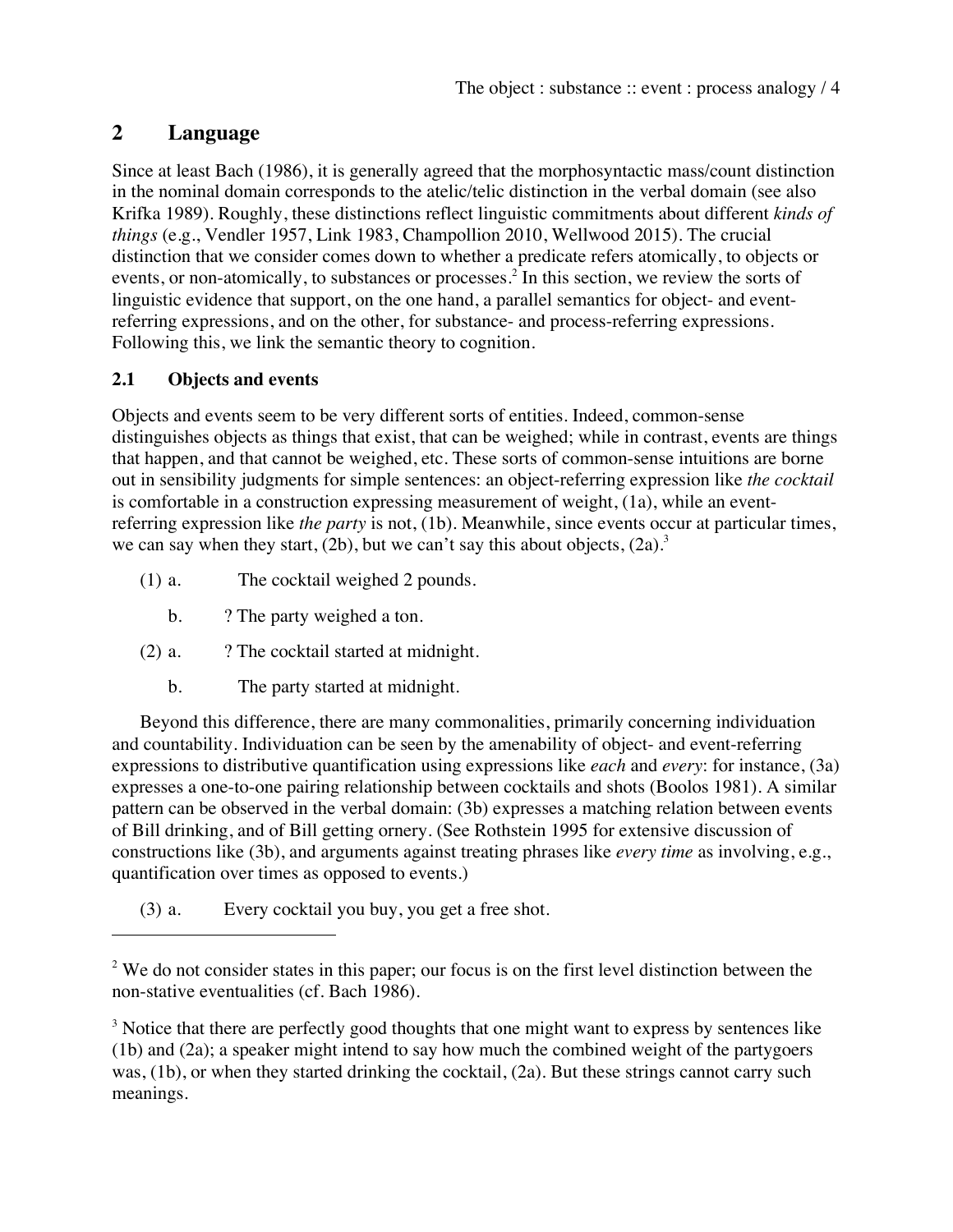b. Every time Bill drinks, he gets ornery.

Regarding countability, it helps to see where it fails. An object-referring noun like *ring* cannot appear bare in a nominal comparative, (4a), or at least not to mean something about how much gold there is in the ring, or how many rings there are. The latter thought is expressed using the plural form *rings*, (4b). <sup>4</sup> Showing the parallel in the verbal domain is a little bit difficult in English, which lacks certain helpful aspectual morphology, but it can nonetheless be observed in how an eventive predicate like *cross the English Channel* must be interpreted in the verbal comparative: (5) has no stable interpretation in contexts where Ann and Bill each crossed the channel once, it can only be interpreted as comparing counts of pluralities of crossings. (Wellwood, Hacquard, and Pancheva 2012 suggest that the latter interpretation indicates the presence of a covert pluralizing operator.)

- (4) a. ? Ann has more ring than Bill does.
	- b. Ann has more rings than Bill does.
- (5) Ann crossed the English Channel more than Bill did. [?SG, PL]

More direct evidence comes from distinguishing counting from measurement. Object- and event-referring expressions are of the right sort to combine with expressions that directly contribute counts of entities. So we can say that Ann has 17 toasters, (6a), but even if it's true that their combined weight adds up to 40 pounds, it's odd to talk about her toasters in that way, (6b). Similarly, it is easily said and could be true that Ann crossed the channel a number of times, (7a), but it's odd to talk about her crossings with an indication of how long she spent at them, (7b).

(6) a. Ann has 17 toasters.

 

- b. ? Ann has 40 pounds of toaster(s).
- (7) a. Ann crossed the English Channel 5 times.
	- b. ? Ann crossed the English Channel for 40 hours.

Approaches primarily associated with Link (1983) model the referential and quantificational properties of nouns like *toaster* and their plural variants in terms of a notion of atomic reference: singular *toaster* applies to atomic objects, and plural *toasters* applies to pluralities whose minimal parts are atomic objects. Atomic entities are ones that cannot be divided arbitrarily and find more instances of the same type of entity. Bach (1986), considering analogous properties in the verbal domain, extends this picture: predicates like *cross the Channel* apply to atomic events, and under some conditions, can be understood to apply to pluralities of atomic events.

<sup>4</sup> See Barner and Snedeker 2005 for experimental evidence that plural-marked nouns are uniformly compared by number in the comparative construction.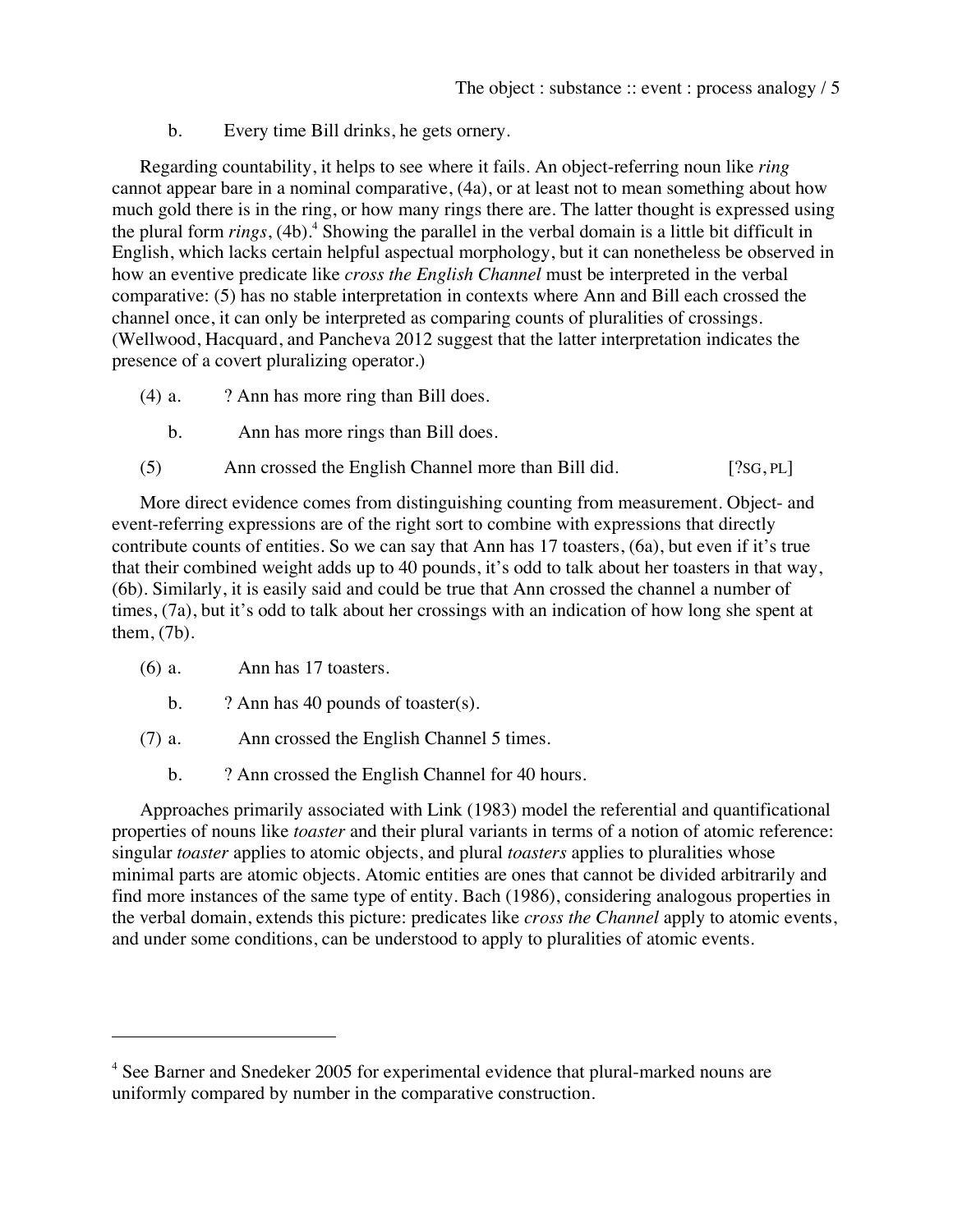### **2.2 Substances and processes**

Substances and processes differ from each other in much the way that objects and events do. Like objects, common sense distinguishes substances as things that exist and can be weighed; like events, processes are things that happen and cannot be weighed. So we can say how much *the stuff* weighs, (8a), but it is odd to say how much *the fun* weighs, (8b). And indeed, we can say when a process got underway, (9b), but we can't say this about substances, (9a).

- (8) a. The stuff weighed 2 pounds.
	- b. ? The fun weighed 2000 pounds.
- (9) a. ? The stuff started at midnight.
	- b. The fun started at midnight.

Unlike objects and events, though, substances and processes are not naturally individuated, and so they cannot easily be distributively quantified. Combined with distributive *every*, the result is odd: a substance term like *mud* in (10a) doesn't include the necessary information for how one should individuate the mud, such that each atom can be said to have been tested. An exactly parallel pattern can be observed in the verbal domain. With *every* in (10b), we are left grasping to determine what could be the individual units of sleep that fit uniquely within 5 minute temporal intervals.<sup>5</sup>

- $(10)$  a. ? Ann tested every mud that Bill dug up.
	- b. ? Ann slept every 5 minutes last night.

Both substance- and process-referring terms are comfortable bare in the comparative form and, there, they are not interpreted as comparing numbers of things. That is, if Ann and Bill each found large portions of rock, (11a) can be used to say that the amount of Ann's rock exceeded the amount of Bill's. Here, 'amount' can be understood either in terms of volume or weight. Similarly, if Ann and Bill each slept for some period of time, (11b) can be used to express that the duration of Ann's sleep was greater than that of Bill.

(11) a. Ann found more rock than Bill did.

 

b. Ann slept more than Bill did yesterday.

The data from comparatives fit in nicely with how substance- and process-referring expressions pattern with numerals: they are more comfortably measured than counted. So it is natural to combine *mud* with a unit term and a numeral, (12a), but it is odd to predicate the substance-referring term directly with a numeral, (12b): an expression like *mud* fails to support a conventional way of counting. Similarly, it is natural to combine a nominal or verbal process

<sup>&</sup>lt;sup>5</sup> Of course, coercive interpretations of such nouns and verbs are possible. See Gillon 2012 for extensive discussion of conversions in the nominal domain; we expect similar conversions to be possible in the verbal domain.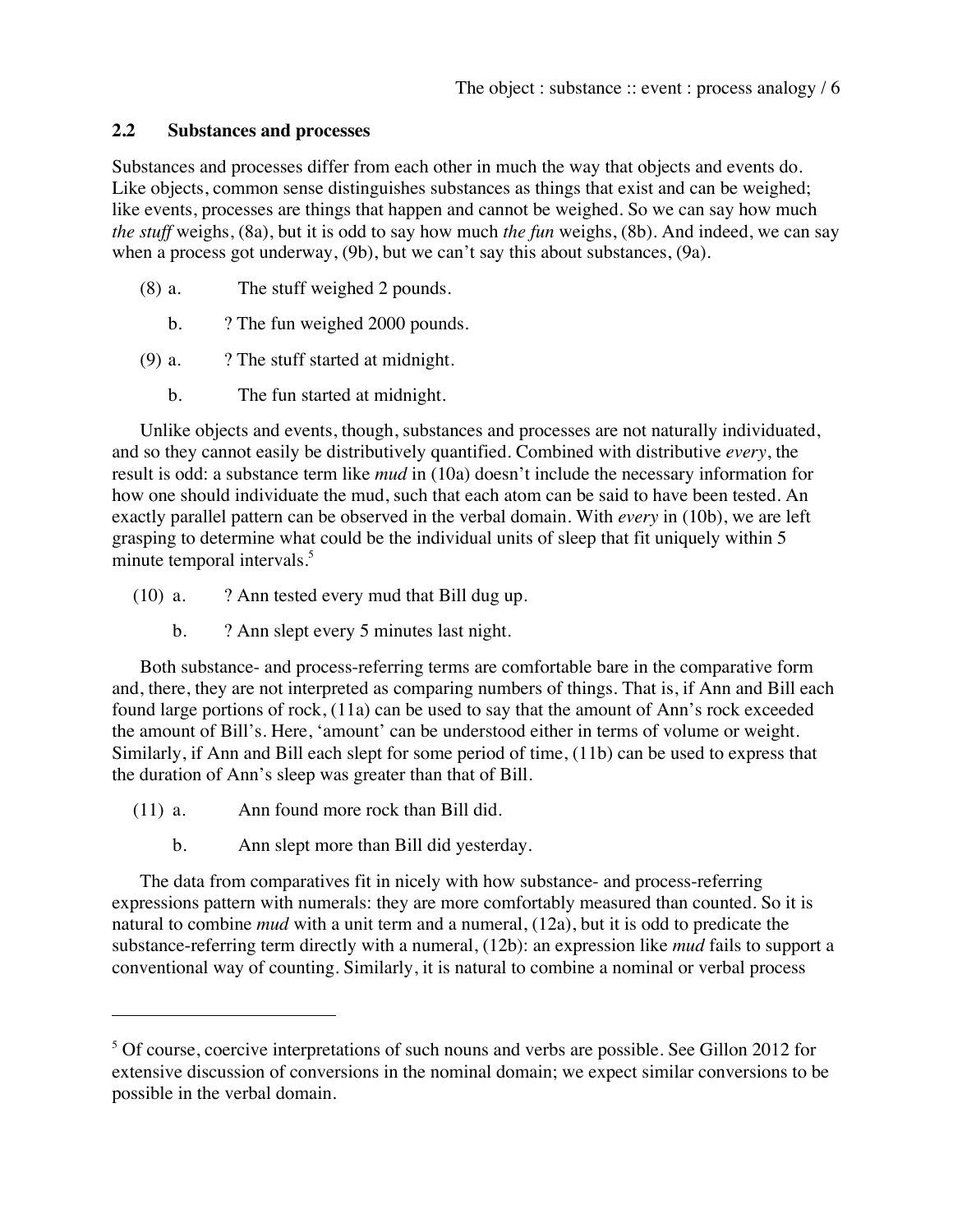term with a measure phrase to express the duration of the process or activity, (13a), but it is difficult to count using such expressions, (13b).

- $(12)$  a. 5 gallons of mud
	- b.  $?5 \text{ mud}(s)$
- (13) a. 5 hours of sleep/sleep for 5 hours
	- b. ? 5 sleeps/sleep 5 times

One way of capturing the parallel properties of substance- and process-referring terms in the tradition following Link and Bach is to posit that the entities they apply to are non-atomic (or, anti-atomic; see Gillon 2012). That is, substances and processes have no minimal parts, let alone atomic parts, and so cannot be appropriately counted.<sup>6</sup> One of the contemporary criteria for having such reference is (arbitrary) *divisiveness*: it is conceptually possible to take a portion of the stuff and divide it arbitrarily and still come up with more portions of the stuff.<sup>7</sup> In this way, substances and processes, and the terms that we use to refer to them, do not provide the right kinds of materials for non-arbitrary counting (see Koslicki's 1997 discussion of Frege's criteria).

#### **2.3 Formal identity issues**

So far, we have pointed to intuitive evidence for an ontological distinction between objects and substances, on the one hand, and between events and processes on the other. However, there are also logical reasons to subdivide the domains of existents and happenings. These are revealed in paradoxes that arise when we confront what appear to be everyday judgments about identity.

Link (1983) recalls a simple puzzle that illustrates why, at least for the purpose of linguistic theorizing, we should not identify objects and substances, even when it most seems that they are one and the same. The puzzle begins with the observation that there can be an object,  $r$ , which can be truthfully said to be new,  $(14a)$ , while it can be comprised of a substance,  $q$ , which can be truthfully said to be old, (14b). At the same time, common sense suggests that there is an important relation between the ring and the gold—that there is just one thing there, (14c). And while common-sense intuition appears to agree with (14a-c), nonetheless from this there follows a contradiction, (14d).

- (14) Object and substance identity issues
	- a. The ring is new. **new**(*r*)

 

<sup>6</sup> Saying that substances and processes are non-atomic or anti-atomic is not to claim that *mass terms*, as distributionally defined, entail such denotations. 'Mass' is a grammatical category that includes nouns like *furniture*, which arguably denote in domains with atomic minimal parts.

<sup>&</sup>lt;sup>7</sup> See Zucchi and White 1996 in particular for a linguistically-based discussion of object terms that appear to have this property, too, and Bunt 1985 for defense of the idea that language is neutral with respect to the 'how far down' divisiveness need go.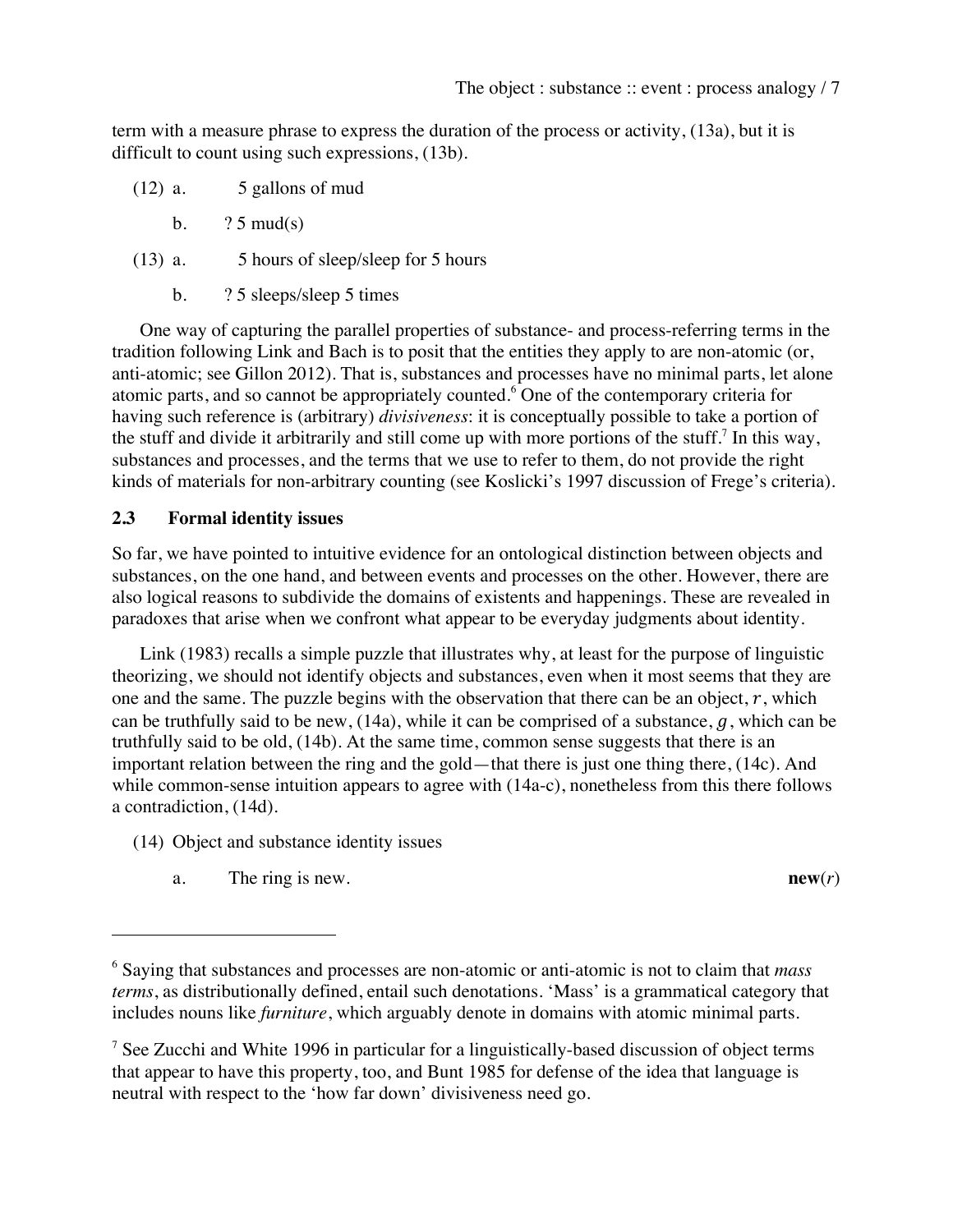| b.             | The gold is old.            | $\neg new(g)$            |
|----------------|-----------------------------|--------------------------|
| $\mathbf{c}$ . | The ring is the gold.       | $r = g$                  |
| d.             | Therefore, the ring is old. | $\therefore \neg new(r)$ |

But of course, (14c) can be denied, and the contradiction avoided, by following Leibniz's law: if two things have different properties, then those two things are not identical. Accordingly, Link follows Parsons (1979) in assuming that the relationship between  $r$  and  $q$  is one of 'material constitution', not identity. (For arguments concerning the relation between constitution and identity in metaphysics, see Rea 1997). We indicate the material constitution relation as  $\sum_{i}^{m}$  in (15), which is read '*r* is materially constituted by *g*'. Substituting (15) for the putative identity statement in (14c) evades the unwanted inference: under this scheme, objects with property  $P$  may easily be comprised of substances that do not have property  $P$ .

(15)  $r \geq m q$ 

Another piece of evidence comes from comparatives. How we understand sentences with *more* depends importantly on what is compared, and what we understand to be compared depends in an important way on the description. For example, while (16a) can express a comparison of the volume or weight of two portions of gold, that same comparison cannot be expressed substituting *ring* for *gold*, (16b). In fact, comparisons with non-plural object terms often seem odd. Wellwood (2014, 2015) analyzes data like these as revealing that comparison in language depends in part on whether an expression refers atomically or not.

(16) a. I have more gold than you do.

b.  $\neq$ ? I have more ring than you do.

Since Davidson (1967), it has become relatively uncontroversial in linguistics to interpret sentences as existential statements about events. Davidson conceived of events as standing in a one-to-many relationship with their descriptions (though see discussion and references in Goldman 1970, 2007, Pietroski 2015 for challenges). However, Davidson (1985) acknowledged some problems for this idea coming from adverbs: it seems that one and the same happening could be fast under one description, but slow under another. In fact, we can use these same adverbials to suggest that the domains of events and processes are distinct, setting up an analogous puzzle to that raised by Link for the object and substance domains.

Observe that there can be an event of Ann's crossing the English Channel,  $c$ , which can truthfully be said to be slow,  $(17a)$ . This event can be comprised of her swimming, s, which can truthfully be said to be fast, (17b). At the same time, common sense suggests that the crossing of the Channel just *is* the swimming—that there is just one event there, (17c). But while common sense seems to agree with (17a)-(17c), from these the contradiction in (17d) follows.

(17) Event and process identity issues

- a. Anne crossed the Channel slowly.  $\Box$   $\Box$   $\Box$   $\Box$   $\Box$
- b. Anne swam quickly. **quickly**(*s*)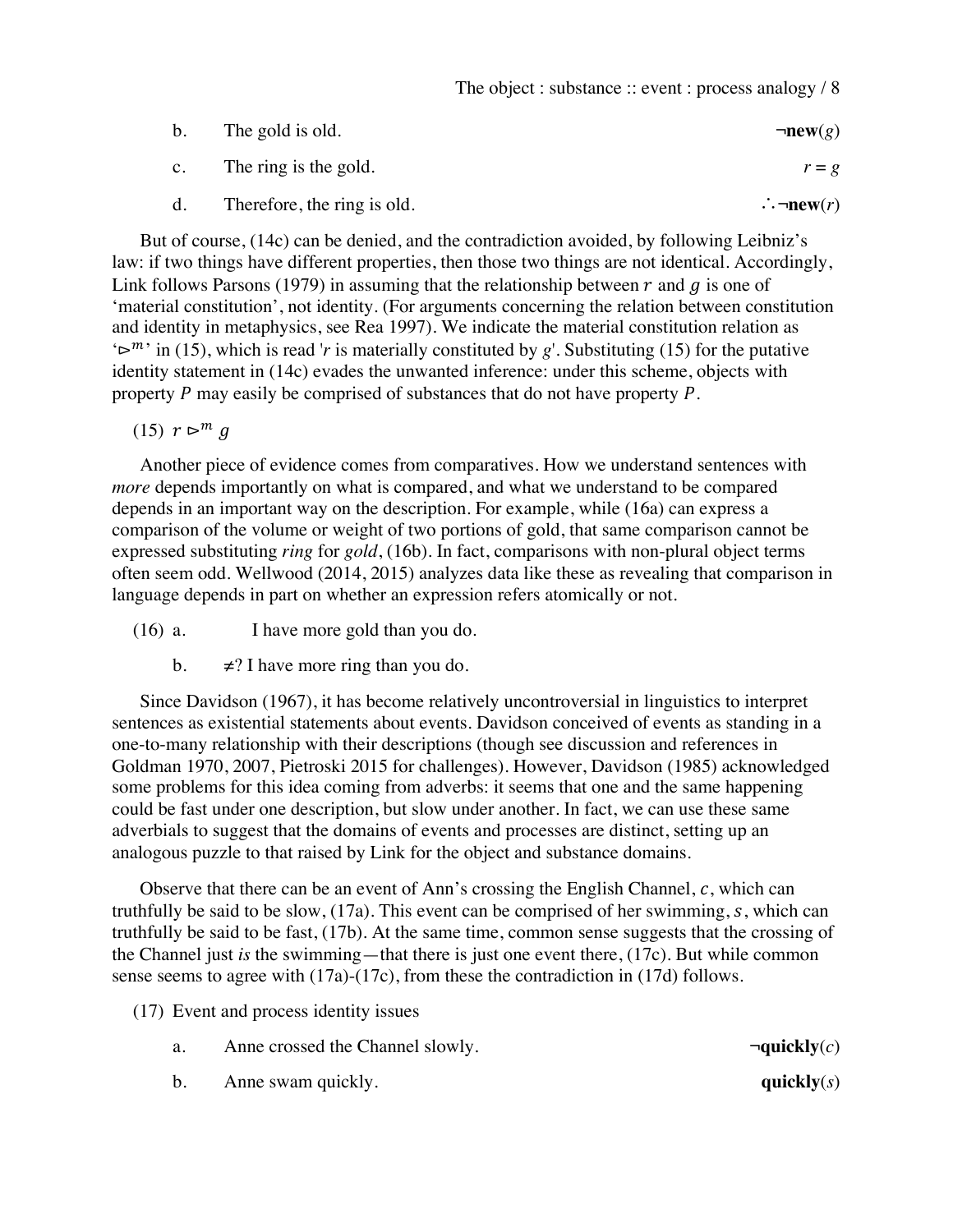- c. Anne's crossing was her swimming.  $c = s$
- d. Therefore, Anne crossed the Channel quickly. ∴**quickly**(*c*)

This problem can be avoided by analogizing Link's solution to the domains of events and processes. The referents of *swim* and *cross the Channel* need not be identified, though they can stand in a constitution relation. Thus, we might write  $\mathcal{L}^{\tau}$  to indicate temporal constitution, so (18) is read, 'c is temporally constituted by s'. This move raises a number of questions of just what 'temporal constitution' is; yet, the analogous identity puzzles suggest an analogous solution: material constitution for physical entities, temporal constitution for temporal entities. Substituting (18) for the interpretation of the putative identity statement in (17c) avoids the inference to (17d).

(18)  $c \rhd^{\tau} s$ 

A parallel piece of evidence comes, again, from comparative sentences. Suppose Anne and Bill both swam the Channel once, but it took Anne longer to do it. This state of affairs can be truthfully described using (19a), where *more* takes on an interpretation like *longer*. This interpretation is not equivalent to (19b), which is in fact odd when talking about singular crossings. The analysis in Wellwood (2014, 2015) captures these data in a parallel fashion to how she captures the difference between (16a)-(16b): a comparative semantics is incompatible with non-plural, atomic reference.

(19) a. Anne swam more than Bill did.

b.  $\neq$ ? Anne crossed the Channel more than Bill did.

# **3 Cognition**

The linguistic data suggest similarities between the realms of existents and happenings. Both realms divide into a domain of individuated entities and a domain of unindividuated ones. Individuated entities (whether spatial or temporal) can be distributively quantified, counted, and are compared by their number. Unindividuated entities (whether spatial or temporal) cannot easily be distributively quantified, are better measured than counted, and are not preferentially compared by number. Within both realms, a constitution relation holds between the individuated entities and their unindividuated counterparts: processes can make up events in something like the way that substances can make up objects. These parallels raise the possibility that people employ a common set of conceptual tools in thinking about these realms.

A further hint about object/event similarities—one that will be important to the experiments we report here—comes from perceptual research. Consider a closed line drawing, such as the flower-shaped form in Figure 1. When people have to segment such a form into parts, they tend to choose points of minimum negative curvature (i.e., sharpest curvature in concave regions), producing as parts the petal-like areas (rather than, say, the outer half and the inner half of the form; e.g., Hoffman and Singh 1997). Similarly, if they see an object traversing a path of the same (but invisible) flower shape, they tend to segment the traversal event at the same minimum points (Maguire et al. 2011). Event segments are typically more variably distributed than those of the corresponding objects (perhaps because segmenting events demands memory for earlier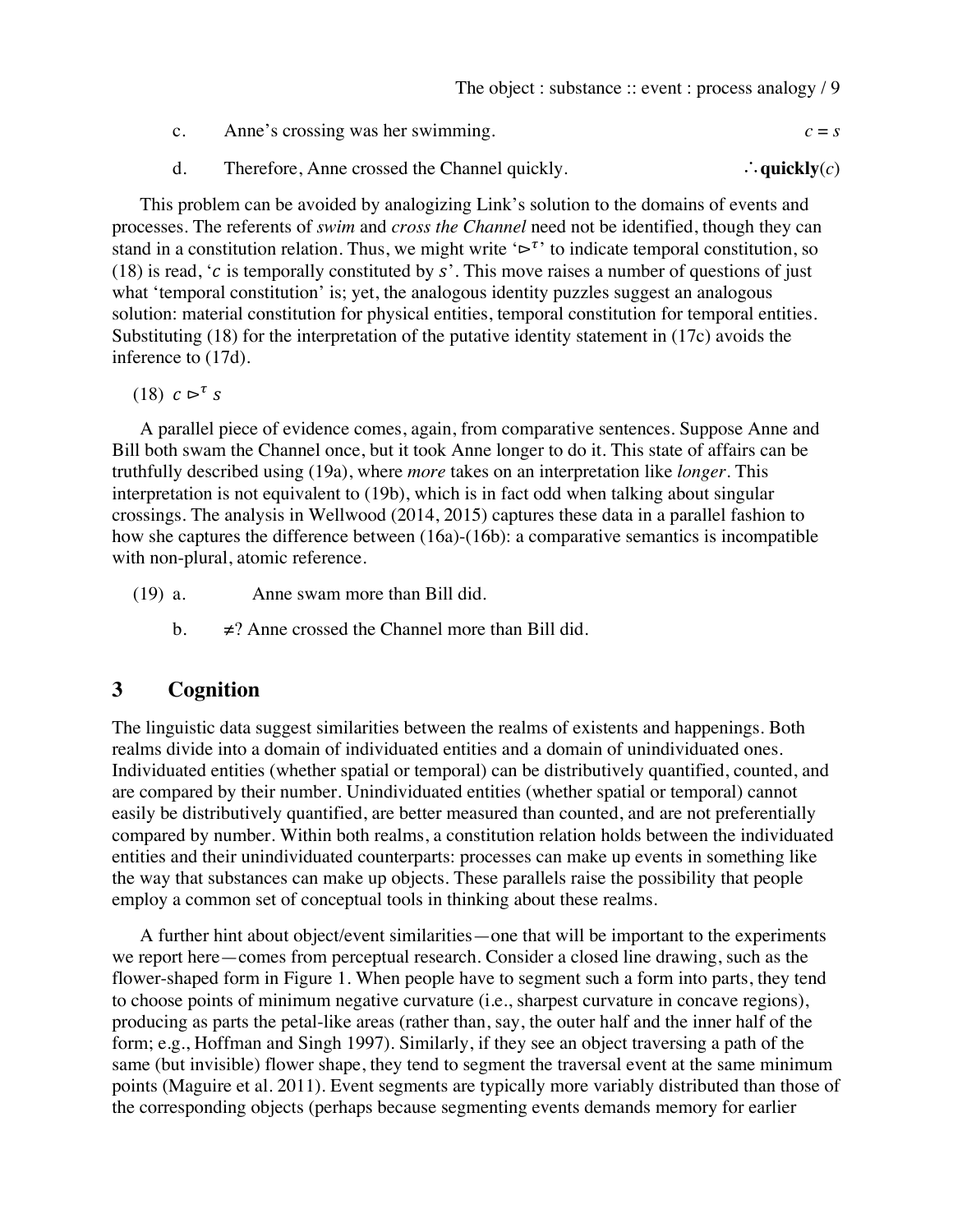portions of the trajectory), and they sometimes include maxima (i.e., sharpest curvature in convex regions) as well as minima. But the overall similarity of the segments suggests that people use similar strategies in deciding on the boundaries of objects and events. We are not suggesting that part-whole relations for objects and events are solely a function of minima in their shape. Functional considerations can sometimes suggest part-whole relations, despite lack of clear spatial or temporal boundaries. But cross-domain sensitivities to minima can be useful in exploring the organization of these domains.



Figure 1: A simple representation of (a) a line-drawing, or (b) the path an object might traverse

Let's suppose, in line with these perceptual results, that segmenting objects or events at their negative minima produces more natural components than does segmenting at other points. The naturalness of these components may then highlight the parts as atomic, countable entities in their own right. If these assumptions are correct, we would expect people to be more likely to describe these natural components using count syntax (e.g., the plural morpheme) than components built from unnatural segments. For example, they should be more likely to use *some gorps* to label a spatial display of the petal-like parts than to use the same phrase to label a display of more arbitrary parts from the same flower. Similarly, they should be more likely to use *do some gleebs* to describe the activity of an object that traverses the outline of the flower, pausing at the minima, than to use the same phrase to describe a traversal that pauses at less natural points. The opposite predictions hold for the use of *some gorp* and *do some gleebing*: these phrases should seem more appropriate for components based on less natural breaks than for components based on more natural ones. The experiments in Section 4 assess these predictions.

We have framed these predictions in terms of the intuitive naturalness of the components, based on earlier results on object and event segmentation. But naturalness in this sense may be just one of a family of factors that determine atomicity and countability. For example, Prasada et al. (2002) found that people are more likely to apply a count noun than a mass noun to an irregularly shaped item if they had seen the same shape repeated on other items. This finding suggests that repetition conveys the idea that an item is non-arbitrarily packaged and, thus, a countable object. Repetition, regularity, functional significance, and natural boundaries all appear to belong to a set of features that call attention to the non-arbitrary (Prasada et al. 2002) or shaped quality (Rips and Hespos 2015) of an item that potentially individuates it. Our goal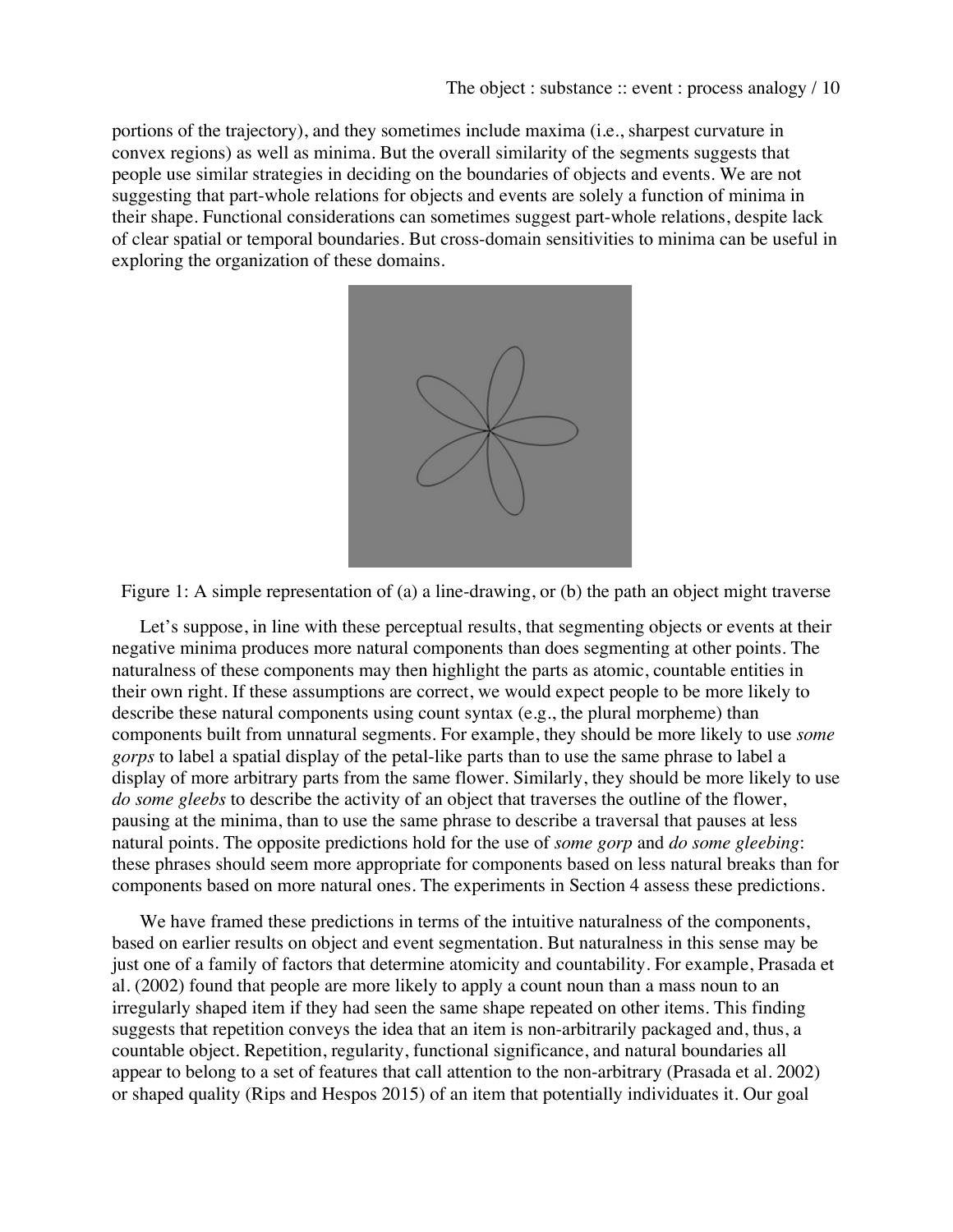here is not to document the role of all such factors but simply to show that one of them—natural divisions—can influence countability across the object and event domains.

It is important to note that research in cognitive psychology has considered parts of our controlling analogy, but has not yet addressed our central question. Wagner and Carey (2003) have shown that 3-5 year-old's counting of both objects and events is largely controlled by the spatio-temporal separation of the items. However, these children made some use of telicity in the case of events: Shown a movie of a girl eating an ice-cream cone in three bites, the children gave different counts to the question, "How many times was the ice-cream cone eaten?" than to "How many times does the girl eat?" Barner et al. (2008) provided evidence that punctual verbs (e.g., *jump*), which can occur over an interval only when repeated, lead to comparison by number when the term appears as a deverbal noun ("Who did more jumps?")*.* However, the relation that we aim to establish is either presupposed or not addressed in this work: parallels in what differentiates objects and substances, and what differentiates events and processes.

# **4 Language preference experiments**

How do people prefer to describe an animation or image, given a choice of a novel mass or a novel count noun? We test the hypotheses we developed in the preceding section. If participants see an image divided at natural boundaries, they should be more likely to think of the components as atomic—and so a more appropriate target for count language—than if they see the same image divided at unnatural boundaries. Exactly the same should be true for animations: Natural divisions along a trajectory should be more likely to attract count syntax than should unnatural divisions.

#### **4.1 Experiment 1**

#### **4.1.1 Predictions**

We have said that objects and events crucially involve a notion of atomicity, whereas substance and process do not. Moreover, count syntax (i.e., addition of the plural morpheme on a noun) strongly implies atomicity, whereas mass syntax does not. Presented with animations or images that could, in principle, provide countable units—temporally-distinct happenings or spatiallydistinct things—yet that differ in whether these units were natural or unnatural, the naturallydivided stimuli should be more likely to suggest object and event categories, unlike unnaturallydivided stimuli.

If participants are more likely to think of animations or images with natural divisions as indicating countable events or objects—and if their knowledge of language includes an understanding that count syntax implies such categories—then we make a clear prediction. Our participants should prefer sentences with a novel noun in count syntax to describe animations and images with naturally-divided stimuli than with unnaturally-divided stimuli. This pattern should hold regardless of whether the breaks are temporal (animations) or spatial (images).

Such a result would replicate Prasada, et al. (2002) for the object/substance distinction, and extend it to events/processes. However, it is possible that our cognitive interpretation of Bach's analogy will not extend in this way. That is, while naturalness of spatial form could suggest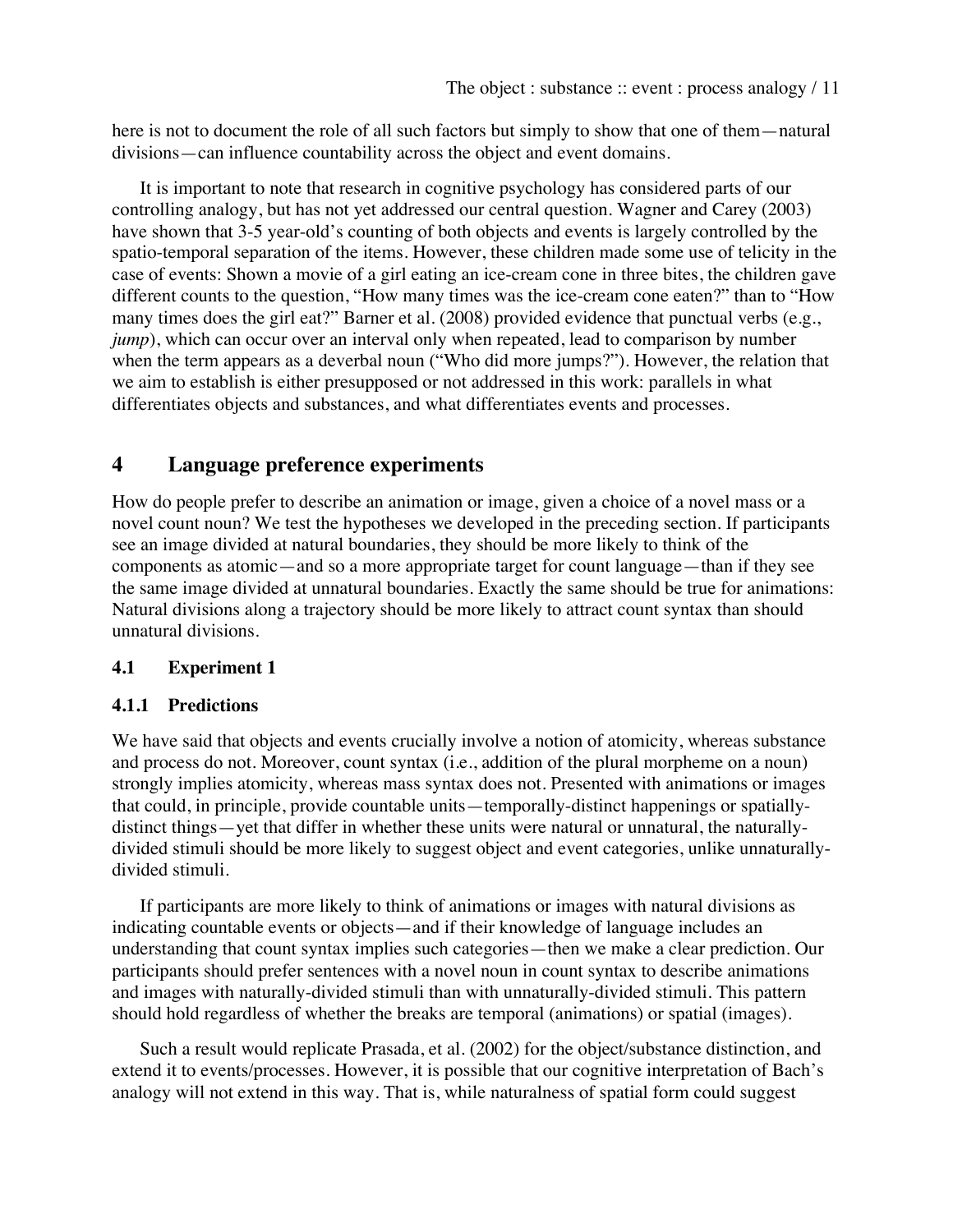object categorization, temporal pauses alone (whether natural or unnatural) could suggest event categorization. If so, we would predict different patterns for images and animations: naturallydivided images would be more likely to be paired with count syntax than unnaturally-divided images, but there would be no difference between naturally- and unnaturally-divided animations.

# **4.1.2 Participants**

Participants were forty-seven Northwestern University undergraduates, recruited through the Department of Psychology subject pool, in accord with NU's Institutional Review Board (IRB) guidelines. They each received 1 lab credit for their participation.

# **4.1.3 Design**

We designed a test manipulating DOMAIN (animations, images), BREAKS (natural, unnatural), and NUMBER  $(4, 5, 6, 7, 8, or 9)$ . The factor DOMAIN manipulated whether the stimulus was an animation (event domain) or a still image (object domain). The factor BREAKS manipulated whether a spatial gap (images) or temporal gap (animations) was natural (occurring at regular intervals) or unnatural (occurring at random intervals). The factor NUMBER manipulated the number of breaks for a given image or animation, and was included in order to provide variability in the visual stimuli. Crossing these factors delivered 24 conditions. Each participant provided three judgments for each condition, in a design blocked by DOMAIN.

# **4.1.4 Materials (non-linguistic)**

We created our stimuli in Matlab using the Psychophysics Toolbox 3.0.12 extensions (Brainard 1997; Pelli 1997; Kleiner, Brainard, and Pelli 2007). We first designed the animations, a sample of which is depicted statically in Figure 2. We programmed different paths that, were they visibly drawn, would look like a flower with 4, 5, 6, 7, 8, or 9 petals. An object, in our case a red star, could traverse that path and stop at different points along it. The path was the same regardless of whether the pauses were at the center of the 'flower' (natural breaks) or at random points along the path (unnatural breaks). Figure 2 represents 5-break unnaturally- and naturallydivided trials, with the path made visible and the star's pause points shown in each panel.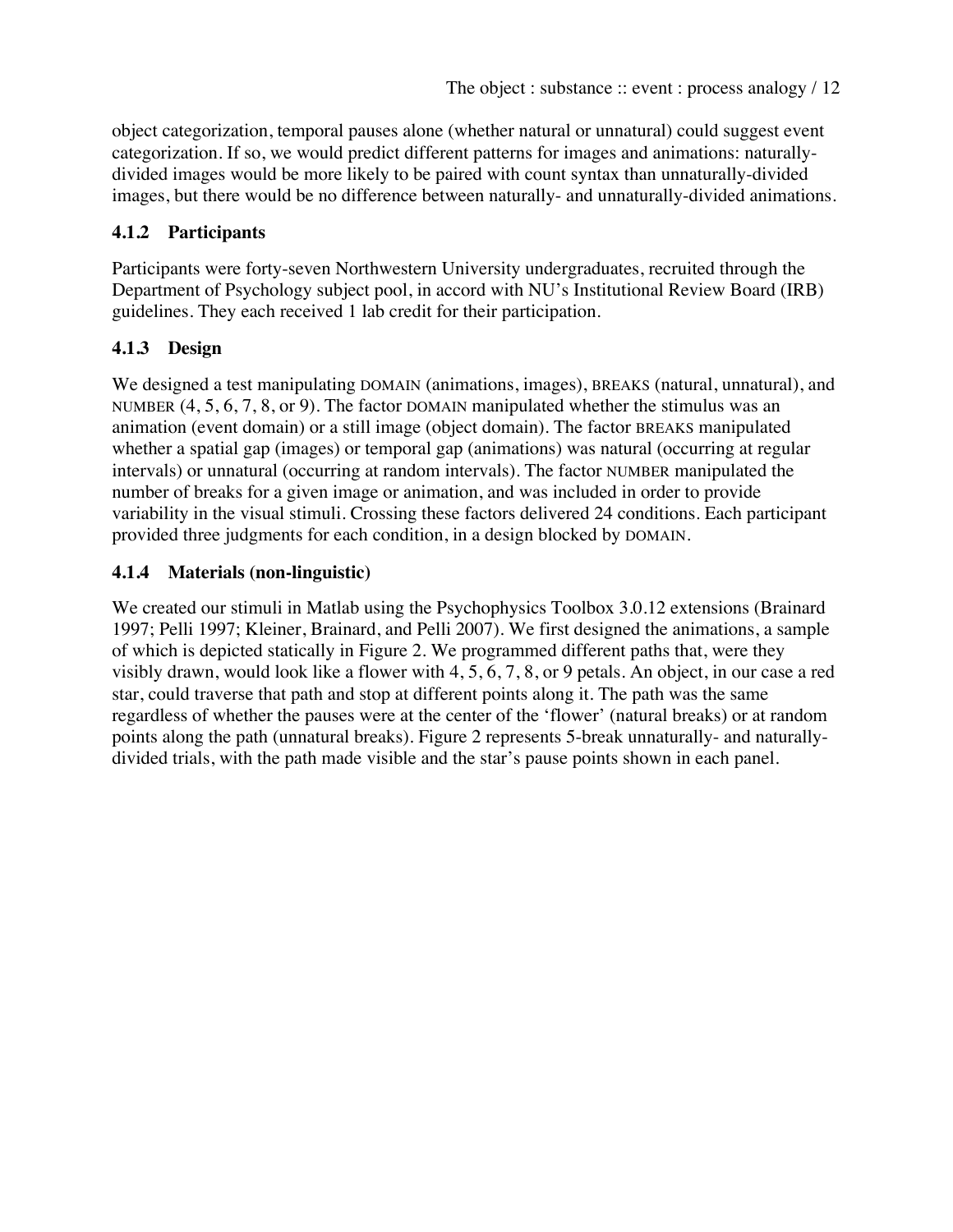

*Figure 2: Two-dimensional renderings of sample animations from the 5-break conditions in Experiment 1. Study participants saw the star move along a path like that represented, but the path was not visibly drawn in the experiment. The star is represented at its stopping location at each temporal break.*

We designed the images, samples of which are displayed in Figure 3, on the basis of the animations. Essentially, we instructed Matlab to draw lines corresponding to the pieces of the path that the star traversed in each type of animation, pull the pieces away from the center of the screen, and rotate them to a degree randomly selected between  $0^{\circ}$  and 360° For the pictures based on the natural break animations, the result intuitively looked like a scattering of equallyshaped objects. For the pictures based on the unnatural break animations, the result looked like a scattering of randomly-shaped pieces of line-drawing.



*Figure 3: Sample images in Experiment 1*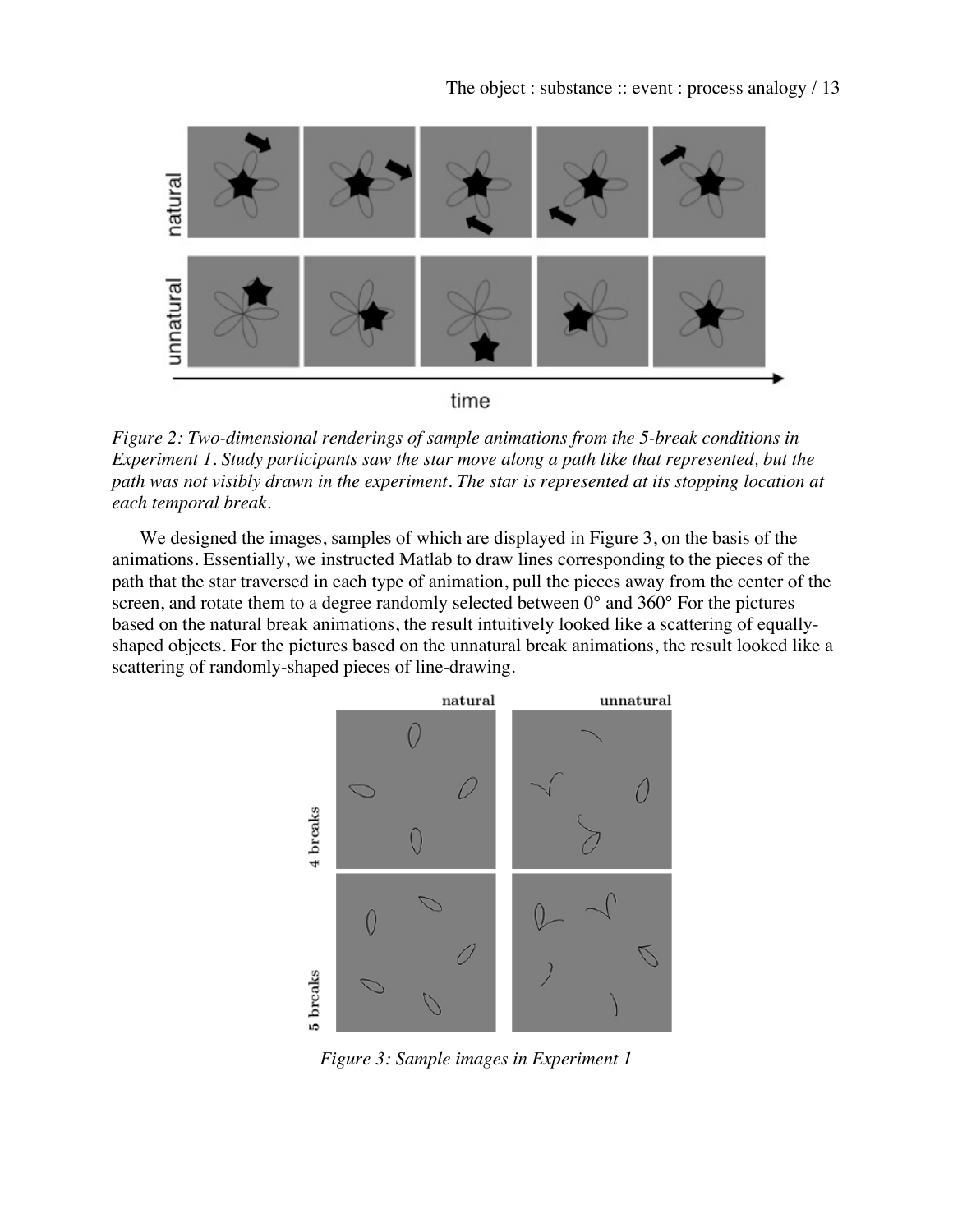### **4.1.5 Materials (linguistic)**

On each trial, we asked participants, "How would you prefer to describe that animation?" (animation conditions), or "How would you prefer to describe that image?" (image conditions). Two options were presented: a novel noun in count syntax, indicated by the presence of the plural morpheme and/or plural agreement on the copular verb, or mass syntax, indicated by the absence of the plural morpheme and/or singular agreement on the copular verb. Since every participant judged both animations and images, we changed the form of the novel noun between the conditions.

In the animation conditions, participants chose between (20a) and (20b). In the image conditions, they chose between (21a) and (21b).

- (20) Language choices animation conditions
	- a. The star did some GLEEBS.
	- b. The star did some GLEEBING.
- (21) Language choices image conditions.
	- a. There were some GORPS.
	- b. There was some GORP.

### **4.1.6 Procedure**

The sequence of events during a trial appears in Figure 4. The beginning of each trial was signaled by a crosshair ('+') presented in the center of the screen for 1 second. Following that, an image or animation was displayed. The image was displayed for 3 seconds, and the animation was displayed for as long as it took the animation to complete its run (about 3 seconds on average). Immediately following, participants were asked to indicate how they'd prefer to describe the scene. They were instructed to press 'f' on the keyboard if they would prefer the count syntax— $(20a)$  for the animations,  $(21a)$  for the images—or 'j' if they would prefer the mass syntax— (20b) for the animations, (21b) for the images. No attempt was made to draw participants' attention to the syntactic differences between the sentences, and no clues as to an interpretation for the nominal stems *gorp* or *gleeb* were otherwise offered.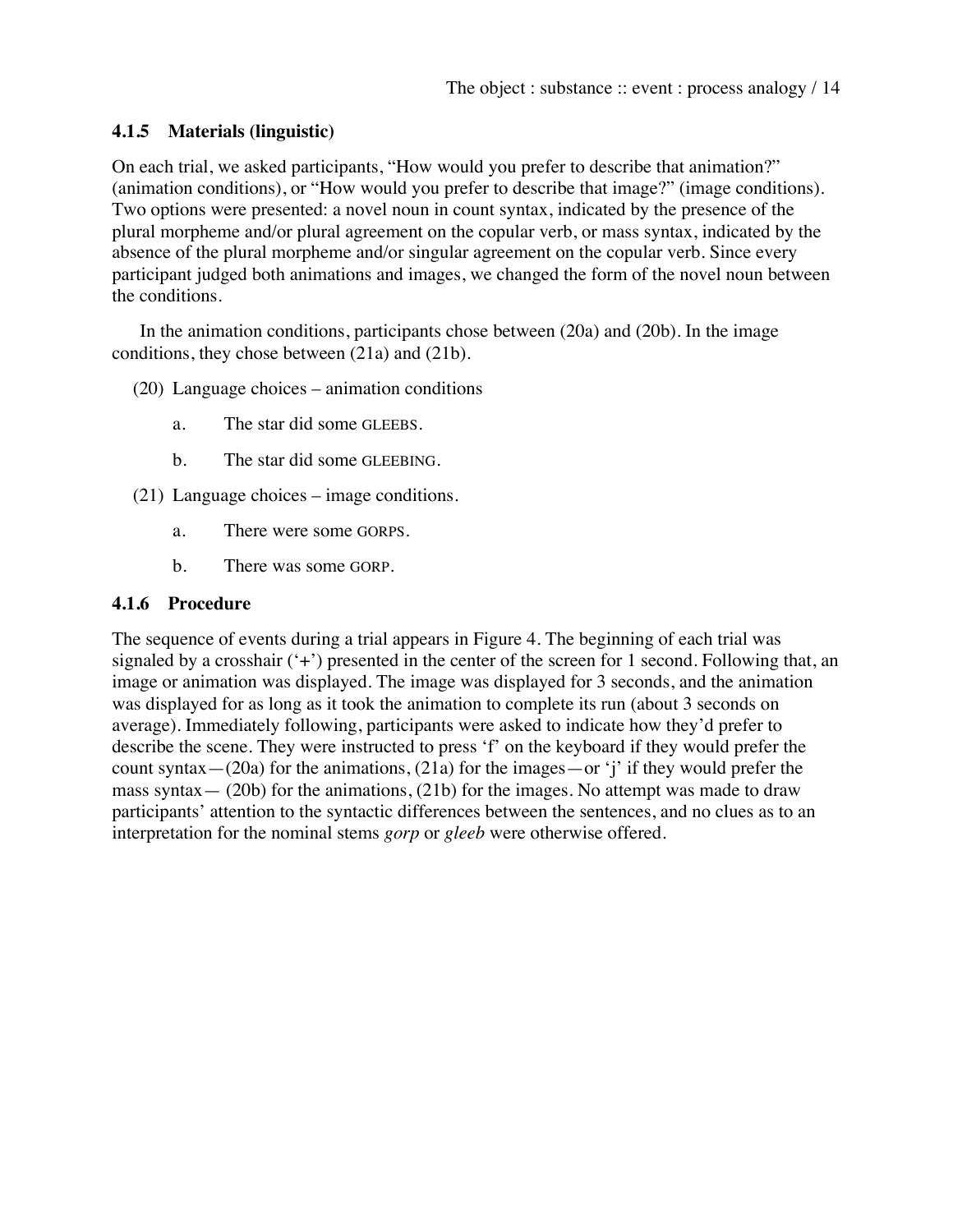

*Figure 4: Trial structure of Experiment 1, demonstrated for a 4 naturally-divided image trial.*

# **4.1.7 Statistical analysis**

We report the results of logistic mixed effects regressions with maximal random effects structure, including random intercepts and slopes by subject (Barr, Levy, Scheepers, and Tily 2013). The choice of count syntax (vs. mass syntax, a binary variable) is the dependent measure. The  $\chi^2$  and p values that we report for main effects or interaction effects were derived from comparing the maximal model  $m$  against  $m$  minus the relevant factor or interaction term. All analyses were conducted using  $R$ 's  $l$ me4 package (Bates, Maechler, Bolker, and Walker 2014).

# **4.1.8 Results**

Participants preferred count syntax to be paired with animations and images that contained natural temporal and spatial breaks. This result can be seen in Figure 5: the natural conditions received a higher proportion of count syntax than the unnatural conditions overall (proportion count syntax choices: unnatural .44, natural .74),  $\beta = 2.96$ ,  $SE = .66$ ,  $\chi^2(1) = 17.3$ ,  $p < .001$ . Our participants treated naturalness of form as an important factor in choosing count syntax, as predicted by our controlling analogy; mere temporal pauses were not enough to see a stream of activity as consisting of separate events.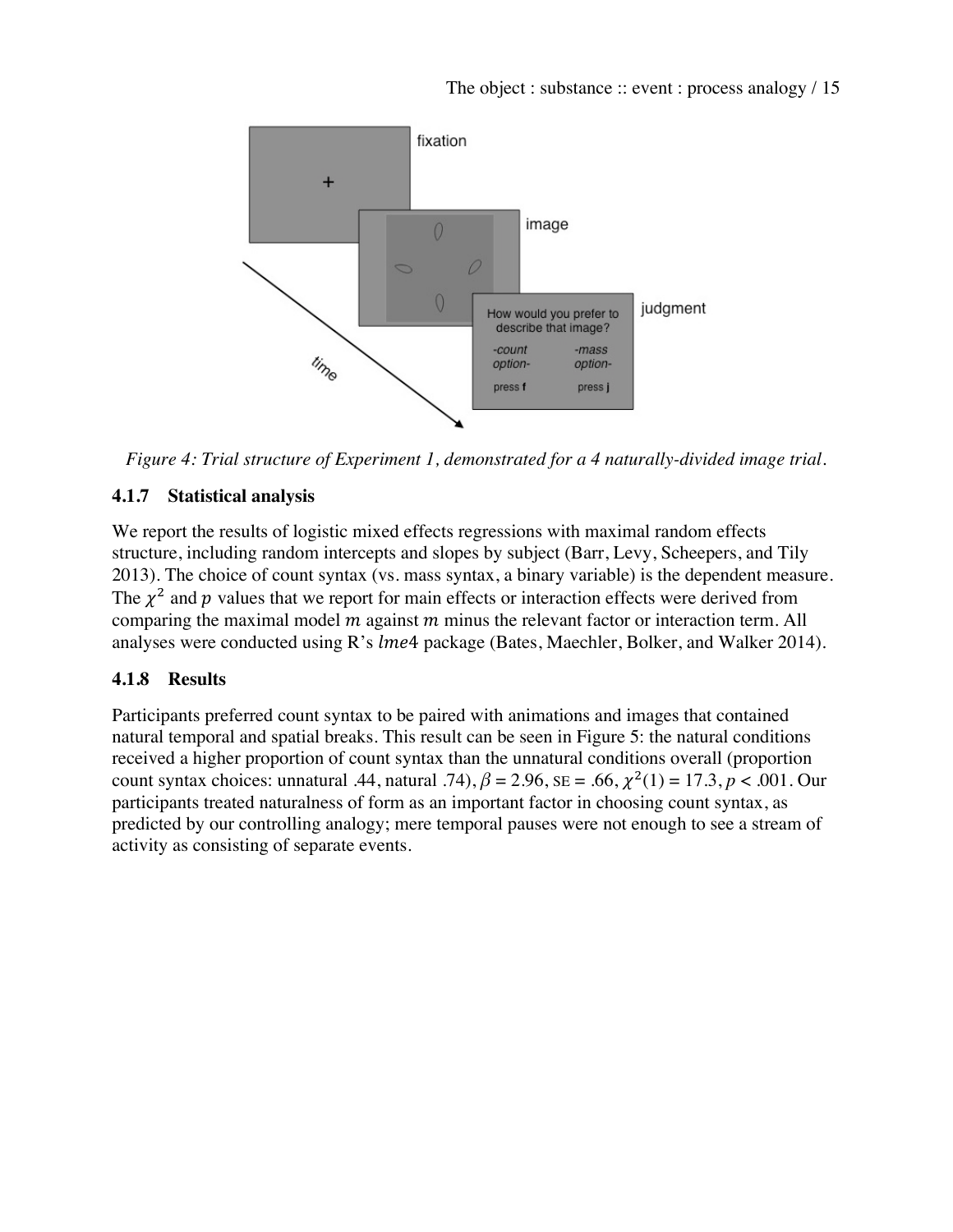

*Figure 5: Results for Experiment 1*

Participants also chose count syntax less in the animation conditions than in the image conditions (animations .52, images .66),  $\beta = 1.66$ ,  $SE = .58$ ,  $\chi^2$  (1) = 7.8, *p* < .01. While we did not predict this effect, it is not necessarily surprising. It could be that the spatial distance between the pieces in the image conditions increased the perception of countability relative to the connected path in the animation conditions. We test this possibility in Experiment 2. However, we found no interaction between DOMAIN and BREAKS,  $\chi^2(1)$  < 1. Naturalness of shape (whether spatial or temporal) influences categorization in the same way, in line with our controlling analogy.

The number of segments  $(4 - 9)$  in the image or animation had no effect on choice of count syntax,  $\chi^2(1)$  < 1. There was little difference in the proportion of count syntax chosen for the images and animations with the smallest number of breaks, and for the images and animations with the largest number of breaks (4 breaks .59, 9 breaks .6) — participants were not more likely to view *more things* as more suggestive of plural morphology, for example.

There was no interaction between BREAKS and NUMBER,  $\chi^2(1)$  < 1. But we did find an interaction between DOMAIN and NUMBER ( $\beta$  = .77, SE = .38,  $\chi^2(1)$  = 4.1,  $p$  = .04), wherein the proportion of 'count' choices increases slightly with the number of breaks for naturally-divided animations and unnaturally-divided images, but does not increase for unnaturally-divided animations or naturally-divided images. Additionally, we found a three-way interaction of DOMAIN and BREAKS with NUMBER  $(\beta = 2.14, \text{SE} = .76, \chi^2(1) = 7.4, p < .01)$ . The latter two effects do not concern the predictions of interest, and so we will not discuss them further.<sup>8</sup>

 

<sup>&</sup>lt;sup>8</sup> Additionally, these effects did not reappear in Experiment 2, as we soon discuss.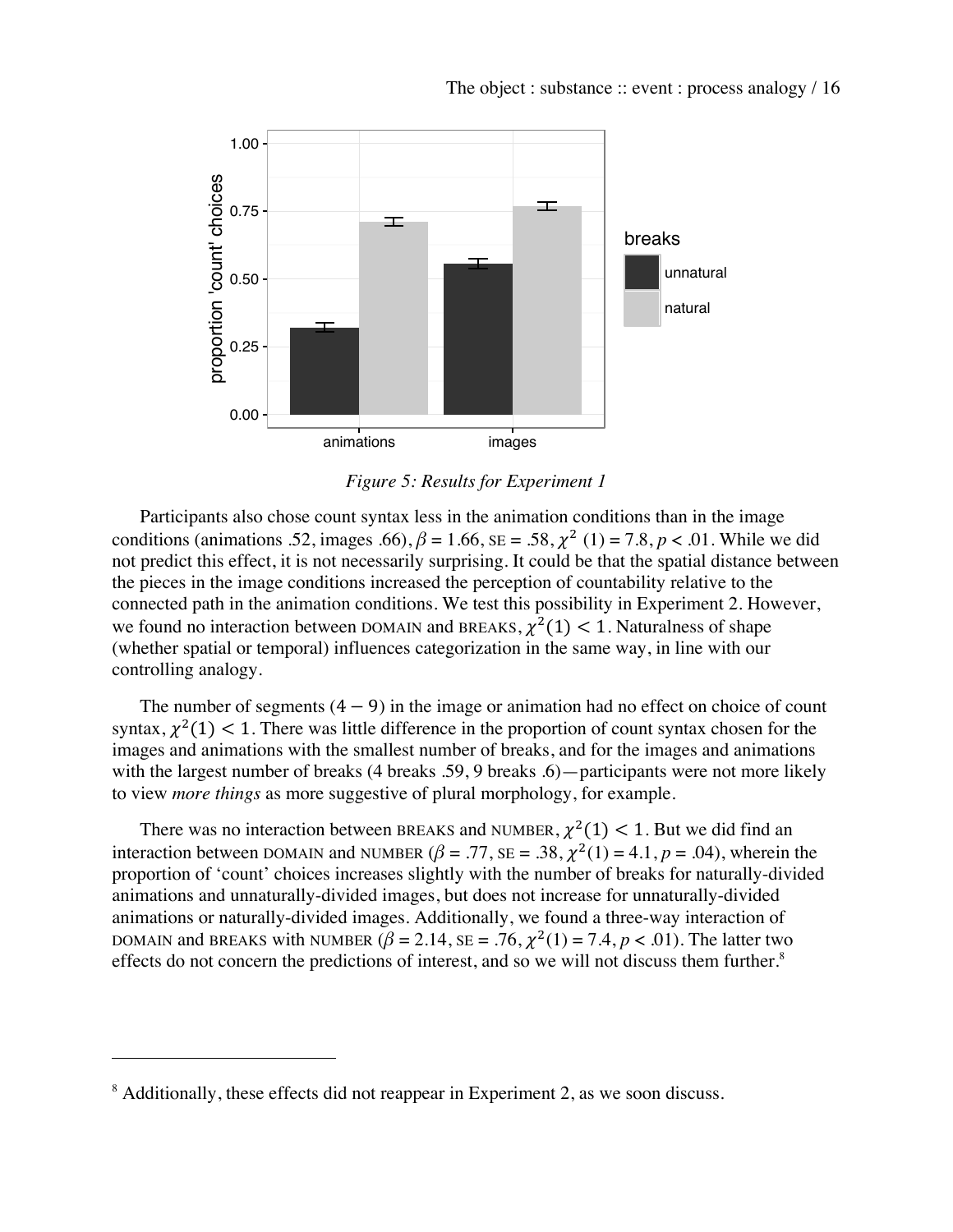#### **4.1.9 Discussion**

This experiment assessed whether animations or images differing in whether their 'parts' were natural or unnatural would impact the selection of count syntax (*some gorps*/*do some gleebs*) versus mass syntax (*some gorp*/*do some gleebing*). We hypothesized that segmenting a linedrawing into natural pieces, and interrupting the traversal of an object at natural points along a path, would be more likely to lead participants to think of those pieces as instances of the categories 'object' or 'event'. Categorizing their experience in this way would, in turn, lead to demonstrating a stronger preference for count syntax, as compared to categorization of minimally-different line-drawings and traversals that were segmented at unnatural points.

This prediction was born out in our experiment: participants were significantly more likely to select the count syntax options when the stimuli were broken along natural as opposed to unnatural joints, regardless of domain. This result supports the analogy between objects and events in perception, and for a link between language understanding and categorization in relation to these perceptual features. According to the semantic theory, entities falling under a plural noun like *gorps* must be atomic, and hence countable; atomicity, in the present case, was supported by naturalness of shape, whether for objects or events.

While it happened that our participants were more likely to prefer count syntax in our image conditions than in our animation conditions overall, this could have been due to special features of our displays: a larger spatial distance separated the components of the images than the components of the animations. Moreover, it is possible that this same feature—having the star pause in the center of the screen—might have independently influenced our naturally-divided animation conditions. We test these possibilities next.

#### **4.2 Experiment 2**

In this experiment, we modified the animations from Experiment 1 so that the moving object's path is more closely aligned with the line drawings in the images.



*Figure 6: Sample images in Experiment 2*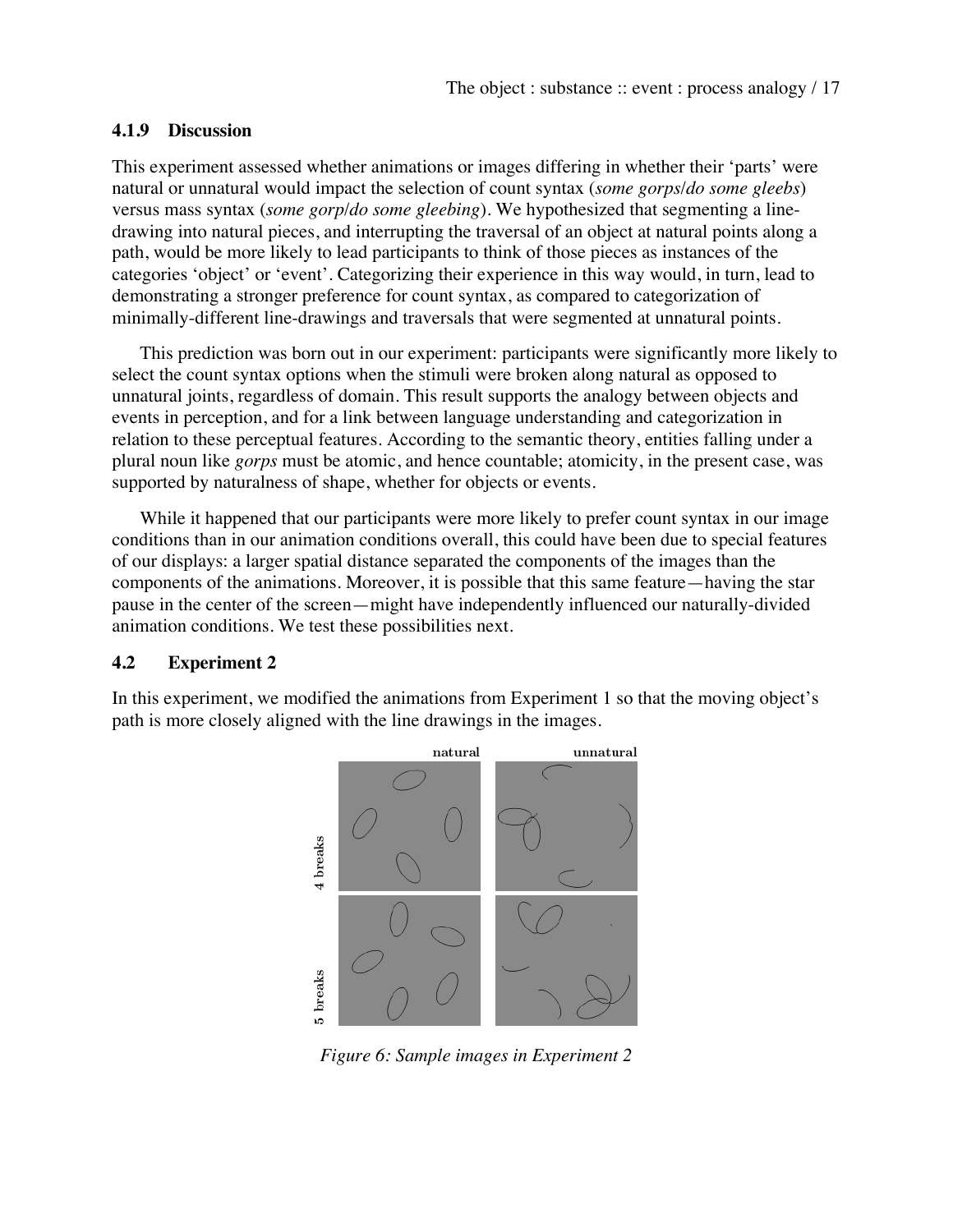# **4.2.1 Predictions**

It is possible that the parallelism in the results we found in the animations in Experiment 1 could have arisen due to a confound: the natural temporal divisions corresponded absolutely with another salient feature of the scene, the center of the screen. In this experiment, we divorced these two properties in the animations: the paths along which the star moved were spatiallyseparated, rather than centrally aligned. In line with our controlling analogy, we expected that this effect would not change the overall similarity of results between the animation and image conditions.

This same manipulation addressed a different concern. We observed in Experiment 1 that the proportion of count syntax chosen for the images was higher than for the animations. One reason for this could have been that the spatial divisions in the image conditions more strongly highlighted individuated units, which could have boosted count syntax choices for the images. By spatially-separating the events in Experiment 2 we expected that this would lead to a boost in choices of count syntax for the animation conditions.

### **4.2.2 Participants**

Twenty-one Northwestern University undergraduates participated, recruited by advertisements distributed on campus which were approved by the NU Institutional Review Board (IRB). Each participant received \$10 for 1 hour of participation. The present study took approximately 30 minutes, and the remaining subject time was used for other studies.

### **4.2.3 Methods**

The design and linguistic materials for this study were identical to that of Experiment 1. We again manipulated DOMAIN (animations, images), BREAKS (natural, unnatural) and NUMBER (4, 5, 6, 7, 8, or 9) in a within-subjects design blocked by DOMAIN. Participants were asked to make a language preference judgment for each image and animation, where the linguistic materials were as in (20a) and (20b) above.

We made two changes to the non-linguistic materials in this study, one of which was material to our predictions, and another of which was not. The material change was that, in the animations conditions, rather than have the star move along a continuous path interrupted by temporal pauses, the star moved along paths occurring at separate locations on the screen. That is, the paths that the star traversed in this experiment were exactly like the spatially distributed paths of the naturally- or unnaturally-divided images (see Figure 6), with no intermediate traversals (i.e., the star appears to 'jump' from one path to another after a delay). Under these conditions, the temporal pauses in the natural conditions were not associated with a salient spatial location, i.e., the center of the screen. The second change was that different mathematical equations were used to generate the paths for both the images and animations. Where Experiment 1 used polar loops, ellipses were used in Experiment 2. Samples of the slightly different shapes can be seen for a sample of the image conditions in Figure 6.

### **4.2.4 Results**

The results for Experiment 2 were qualitatively identical to those of Experiment 1: participants preferred count syntax to be paired with animations and images that contained natural breaks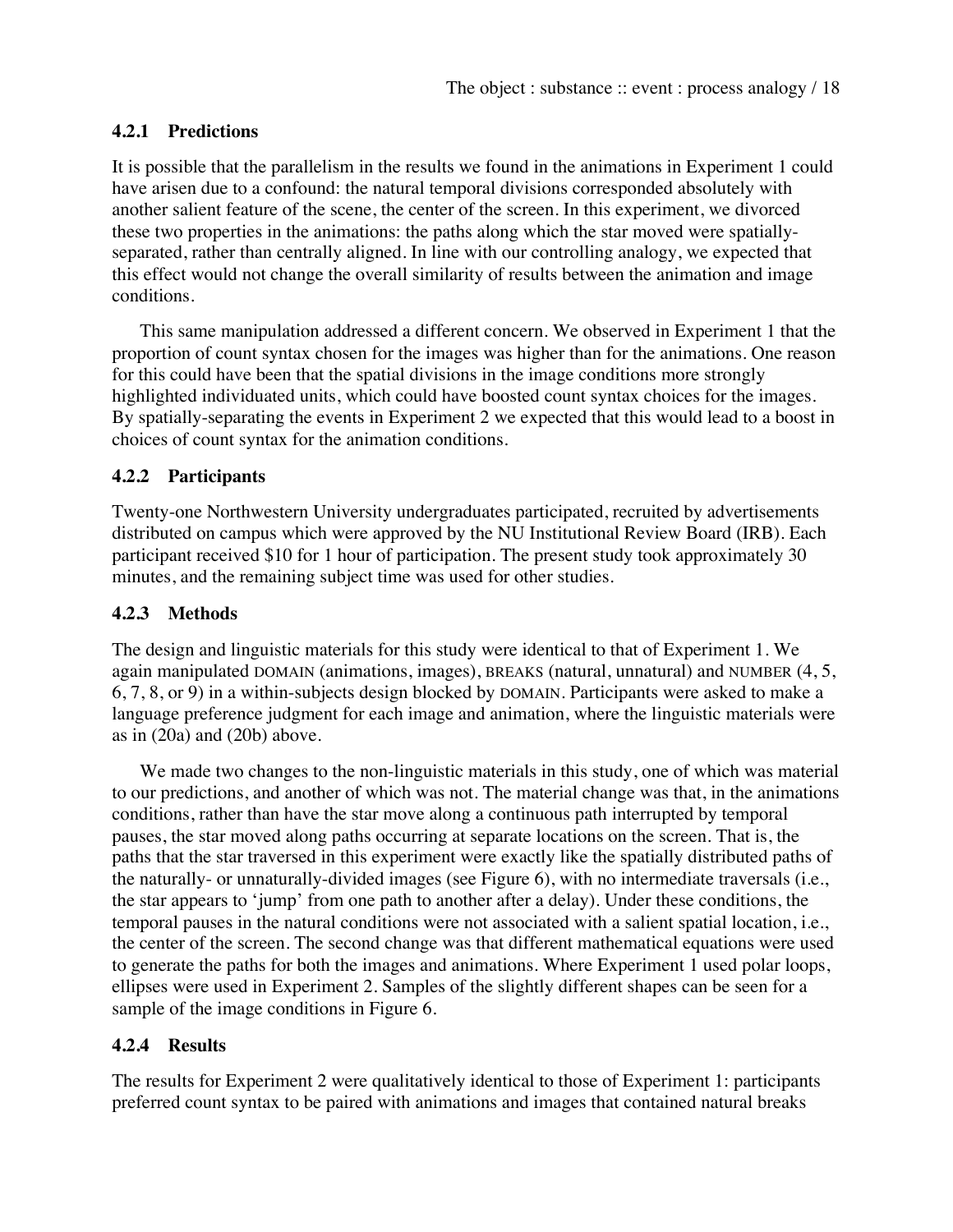(Figure 7). The natural conditions received a higher proportion of count syntax than the unnatural conditions (unnatural .44, natural .76),  $\beta = 2.63$ ,  $SE = .78$ ,  $\chi^2(1) = 9.47$ ,  $p < .01$ . These results are as predicted by our analogy, and support the idea that it is *naturalness* (and not something like the spatial location of the temporal pauses) that influences event categorization in our animations.



*Figure 7: Results for Experiment 2.*

Participants marginally chose count syntax more in the image conditions than in the animation conditions, a difference that was smaller overall than in Experiment 1 (images .65, animations .55),  $\beta = 1.16$ ,  $SE = .59$ ,  $\chi^2(1) = 3.83$ ,  $p = .05$ . We predicted a lessening of the magnitude of difference here in light of spatially-separating the animations more like those of the images, which was borne out; however, the asymmetry was not entirely eliminated. In the discussion, we consider the possibility that the display time for the images is a further contributing factor. As in Experiment 1, we found no interaction between DOMAIN and BREAKS,  $\chi^2$  < 1: naturalness of shape influenced categorization in the same way across domains, replicating the major result of Experiment 1.

As in the previous experiment, the number of segments  $(4 - 9)$  had no effect on the choice of count syntax,  $\chi^2$  < 1. Participants' judgments of the appropriateness of count syntax did not increase along with the number of divisions on the screen. Additionally, there was no interaction between BREAKS and NUMBER,  $\chi^2$  < 1, and the two unexpected interaction effects found in Experiment 1 were not observed in Experiment 2: we found no 2-way interaction between DOMAIN and NUMBER,  $\chi^2$  < 1, nor any 3-way interaction between DOMAIN, BREAKS, and NUMBER,  $\chi^2$  < 1. These results suggest that the corresponding effects in Experiment 1 were spurious.

#### **4.2.5 Discussion**

The results of Experiment 2 replicate those of Experiment 1. Both animations and images that are naturally-divided lead participants to a greater proportion of count syntax judgments with a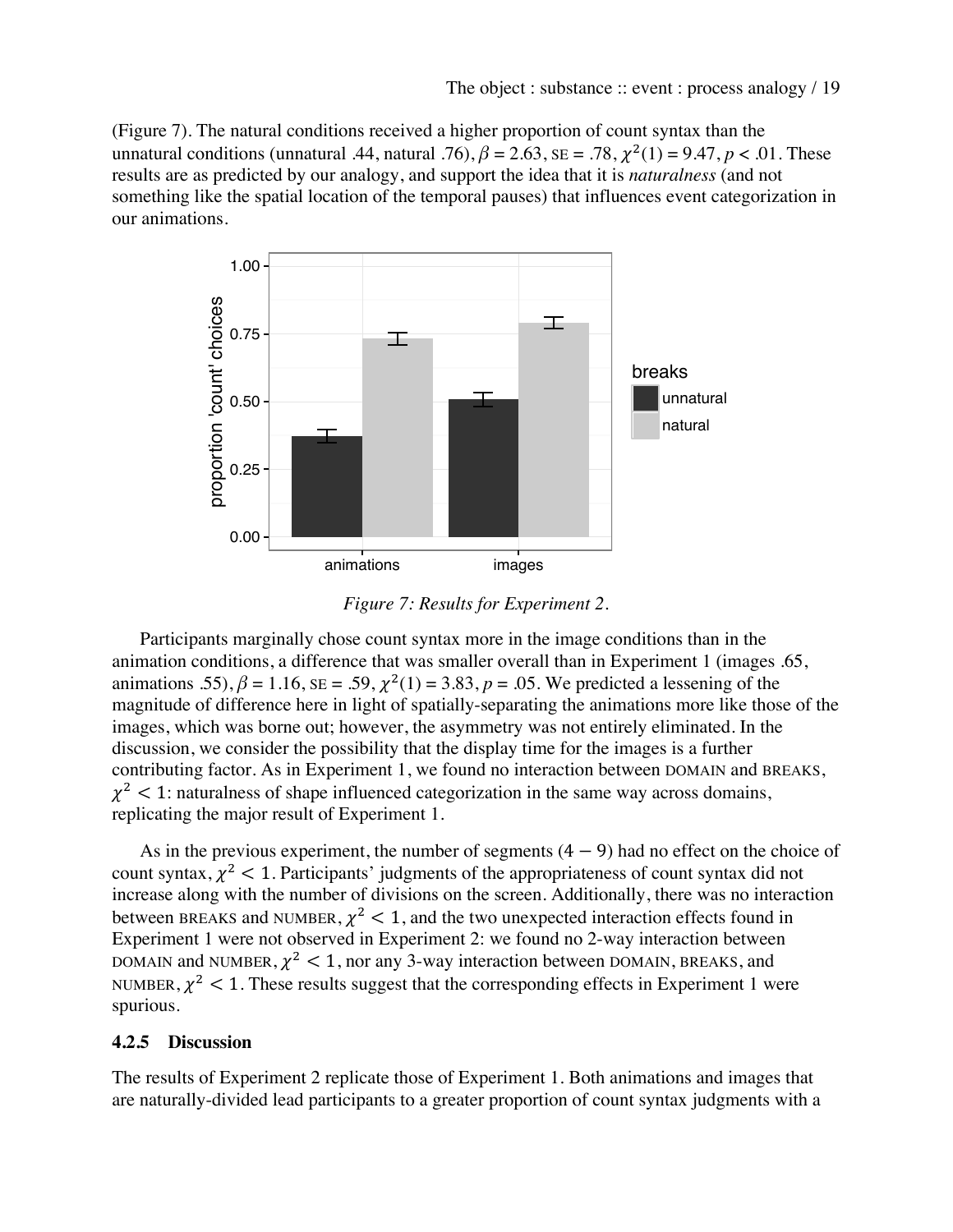novel noun. This pattern obtained regardless of whether the divisions are merely spatial, as in the image conditions in Experiments 1 and 2, temporal, as in the animation conditions in Experiment 1, or spatio-temporal, as in the animation conditions in Experiment 2. These results support the analogy between object and event representation, and for how language understanding connects with these representations.

One asymmetry between the animation and image conditions that persisted in Experiment 2 was that participants were somewhat more likely to prefer count syntax in the image conditions than in the animation conditions. While this asymmetry was lessened in Experiment 2 compared to Experiment 1, it did not disappear. In both of these studies, the images were displayed for 3 seconds, which is as long as it took the animations to complete on average. However, participants had the full 3 seconds to take in the image information, whereas they saw the animation gradually unfold within the same interval. Future research should determine whether the observed difference is neutralized when participants have less time to view the images.

### **5 General discussion**

This paper investigated links between linguistic intuitions about sentences that seem to be 'about' objects and events, and perceptual intuitions about how simple scenes should be categorized. The linguistic data suggests two realms of representation, dividing happenings from existents. Each of these realms is further divided into the domains of objects and substances, and of events and processes. We hypothesized that the reflections of these categories in language reveal, however imperfectly, structures native to our cognition.

An important formal property shared between object and event representations is atomicity. We hypothesized, building on recent results in the cognitive psychology and perception literature, that this property could be suggested in a naturalness of shape, whether that shape was spatial or temporal. If a set of spatially- or temporally-discrete segments can be represented as pluralities of atomic entities, then they will meet the condition strongly implied by count syntax (*some gorps*). Acknowledging this strong implication is not to deny that mass language (*some gorp*), too, can be used to refer to pluralities; superordinate mass terms like *furniture* do this. Yet, count syntax is not merely neutral with respect to atomicity, but insists on it. And indeed, we found strong alignment between the naturalness of segments and the choice of count syntax in our two preference experiments.

One question raised by this work is whether we can say how the naturalness/non-naturalness of divisions guided decision-making behavior in our task: did atomic/non-arbitrary divisions encourage our participants towards count syntax, or away from mass syntax? We think the answer to such a question depends on two assumptions: (i) that speakers are aware (perhaps tacitly) that count syntax is more referentially restricted than mass syntax, and (ii) that participants tend to choose linguistic options that are more informative. With respect to (i), it is reasonable to assume that participants' implicit knowledge of the meaning of English morphosyntax includes the fact that count syntax requires atomicity, whereas mass syntax merely permits it (cf. Gillon 1992). Thus, if (ii) also holds, participants should choose the language that strongly implies atomic reference (count syntax) when presented with better candidates for that sort of reference (naturally-divided animations or images).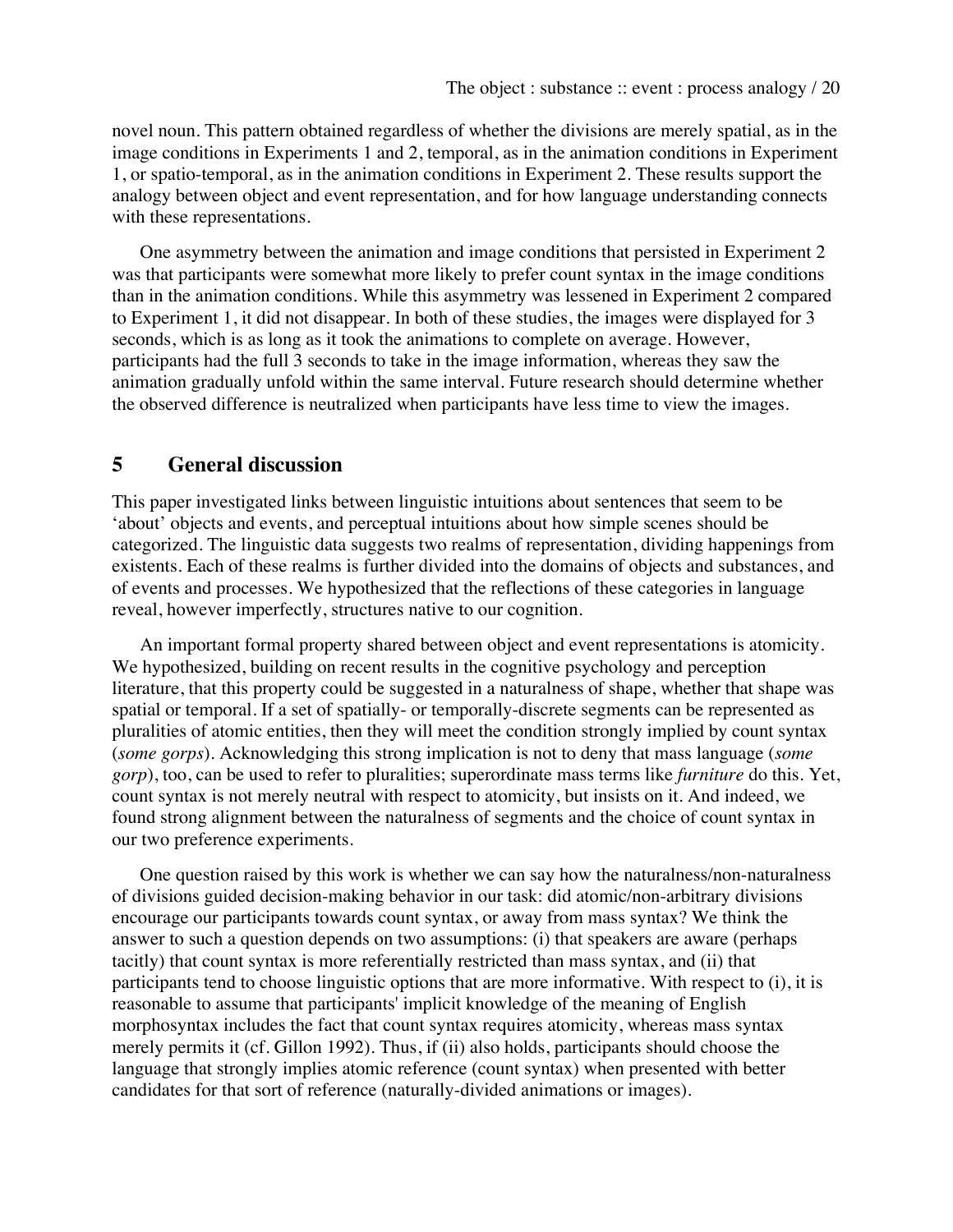In future work, it will be interesting to probe the analogy between objects and events further. For instance, the present work suggests a second set of hypotheses. If natural spatial or temporal segments emphasize atomicity and countability, then the number of such segments should become a relevant dimension of comparison, driving judgments of similarity. For example, take two flower-like forms, such as the one in Figure 1, one with four 'petals' and the other with six. Segmenting the forms into petal-shaped regions, the difference in number between such regions should become salient, decreasing the judged similarity between them. Our object-event analogy suggests that the same prediction should hold for traversals. Traversals of the same figures that pause at minima should highlight number, decreasing the similarity between the animations. By contrast, segmenting the same four-petaled form into four arbitrary (spatial or temporal) portions and the same six-petaled form into six arbitrary portions should not increase the salience of their number, and should not reduce similarity to the same extent.

It will also be important to conduct follow-up studies that control for precisely the factors influencing categorization in terms of objects and events as opposed to substances and processes. We have tested a notion of naturalness, wherein the divisions deliver common petal shapes (natural) versus arbitrary shapes (unnatural). However, mere non-arbitrariness could suffice (cf. Prasada et al. 2002). We are testing this possibility in a follow-up study, contrasting our current unnaturally-divided stimuli with non-arbitrarily divided stimuli, wherein the pauses (spatial or temporal) begin at a non-center point along the flower path—delivering shapes that are nonarbitrary but not natural. Extending Prasada et al. (2002) using our analogy, we expect that nonarbitrariness should bias toward count syntax about as strongly as naturalness did.

Finally, our discussion and results have implications for language acquisition research. We found that adults differentiated between naturally- and unnaturally-divided images and animations, preferring to label the naturally-divided scenes using count syntax, thereby implying atomic representation. Yet, children might not make the same distinctions as adults, at least at a certain age. For instance, Shipley and Shepperson (1990) found that young children are biased to label parts of an object using the plural noun for the object category (e.g., three pieces of a fork are likely to be labeled using *three forks*). Wagner and Carey (2003) found a similar bias when children were asked to count events: they tended to count interruptions of a goal-directed activity like *paint a flower* each as instances of painting a flower. It would be possible to test for this bias using materials like ours in an adaptation of a task by Barner and Snedeker (2004). Introducing children to naturally- vs unnaturally-divided animations and images and a novel expression *gleeb*, how would children understand sentences like *A gleebed more than B* or *There was more blue gleeb than red gleeb*?

Even beyond language acquisition, one might wonder about the origins of the commonalities we've found between objects and events. Recent studies suggest that even prelinguistic infants can make use of mappings between spatial dimensions of objects and temporal dimensions of events. For example, their memory for the length of an object is aided when the length is paired with a tone of a positively correlated duration (Srinivasan and Carey 2010). This finding raises the possibility of a similar pre-verbal mapping between the atomicity of objects and of events, one that we hope to explore in further research.

Our results reveal that people categorize aspects of their experience in object/substance and event/process terms, and that their categorizations have consequences for how they describe their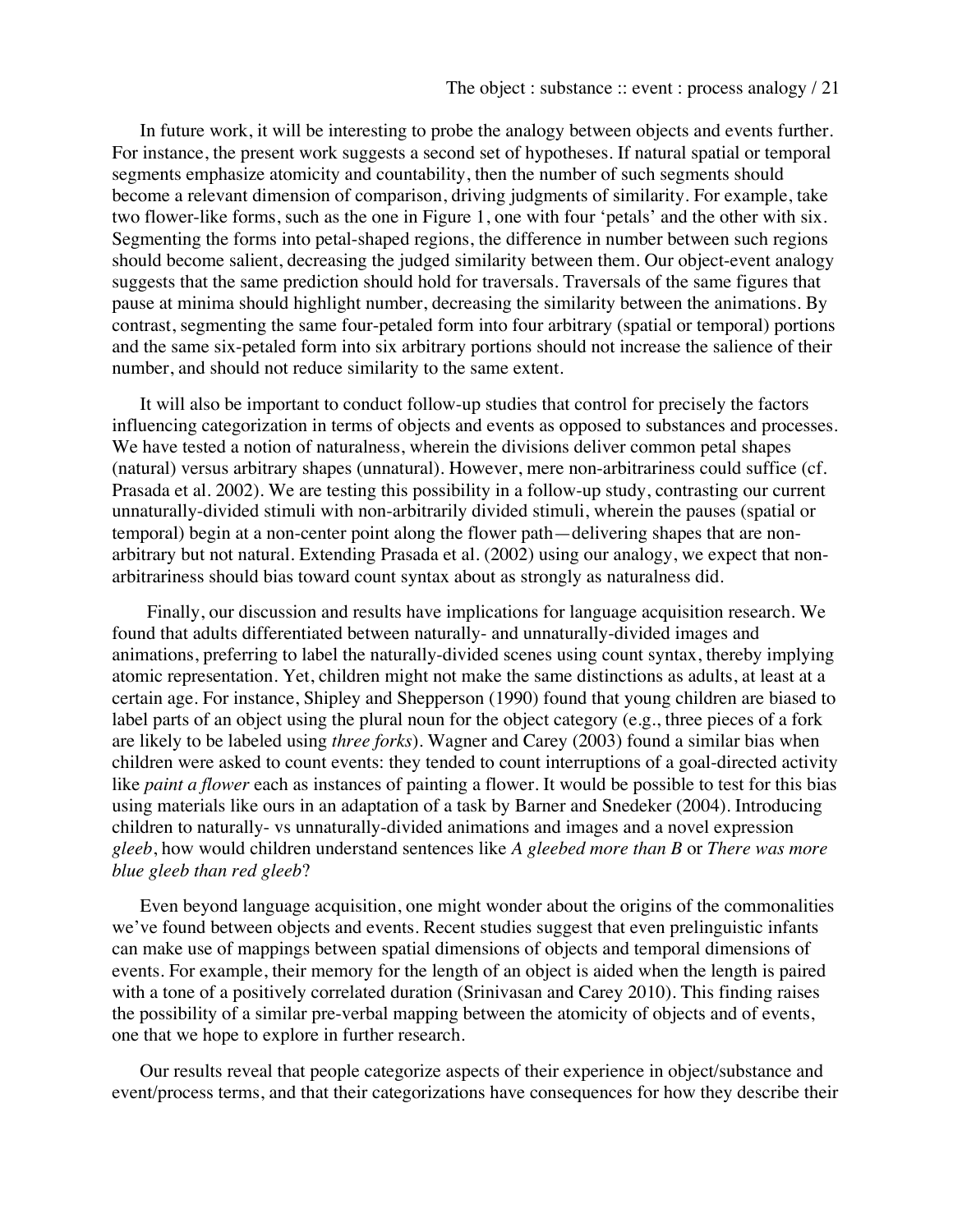experience. We have not addressed directly how these two faculties—conceptualization and language—connect with one another. On classical semantic approaches to a verb like *jump*, that verb expresses a property of individuals (i.e., the jumpers). On neo-Davidsonian approaches (Parsons 1990; Schein 1993; Pietroski 2005, a.o.), it expresses a property of events. If people natively divide their experience into distinct categories such as those that we've discussed, then the task of explaining how semantic competence aligns with those categories will look very different on the two approaches. The neo-Davidsonian can claim a certain transparency in the mapping—object property terms relate to object concepts, just as event property terms relate to event concepts—while the classical view needs to say how an object property term comes to relate to an event concept.

# **References**

- Bach, E. (1986). The algebra of events. *Linguistics and Philosophy*, *9*(1), 5–16.
- Barner, D., & Snedeker, J. (2004). Mapping individuation to mass-count syntax in language acquisition. In K. Forbus, D. Gentner, & T. Regier (Eds.), *Proceedings of the Twenty-Sixth Annual Conference of the Cognitive Science Society* (pp. 79–84), Chicago IL: Cognitive Science Society.
- Barner, D., & Snedeker, J. (2005). Quantity judgments and individuation: evidence that mass nouns count. *Cognition*, *97*(1), 41–66.
- Barner, D., & Snedeker, J. (2006). Children's early understanding of mass-count syntax: individuation, lexical content, and the number asymmetry hypothesis. *Language Learning and Development*, *2*, 163–194.
- Barner, D., Wagner, L., & Snedeker, J. (2008). Events and the ontology of individuals: Verbs as a source of individuating mass and count nouns. *Cognition*, *106*, 805–832.
- Barr, D. J., Levy, R., Scheepers, C., & Tily, H. J. (2013). Random effects structure for confirmatory hypothesis testing: Keep it maximal. *Journal of Memory and Language*, *68*, 255– 278.
- Bates, D., Maechler, M., Bolker, B. M., & Walker, S. (2014). lme4: Linear mixed-effects models using Eigen and S4. URL http://CRAN.R-project.org/package=lme4. R package version 1.1-7.

Boolos, G. (1981). For every A there is a B. *Linguistic Inquiry*, *12*(3), 465–467.

- Brainard, D. H. (1997). The Psychophysics Toolbox. *Spatial Vision*, *10*, 433–436.
- Bunt, H. C. (1979). Ensembles and the formal semantic properties of mass terms. In F. J. Pelletier (Ed.), *Mass terms: some philosophical problems* (pp. 249–277). Dordrecht: Reidel.
- Bunt, H. C. (1985). *Mass terms and model-theoretic semantics*. Number 42 in Cambridge Studies in Linguistics. Cambridge, UK: Cambridge University Press.

Burge, T. (1977). A theory of aggregates. *Noûs*, *11*(2), 97–117.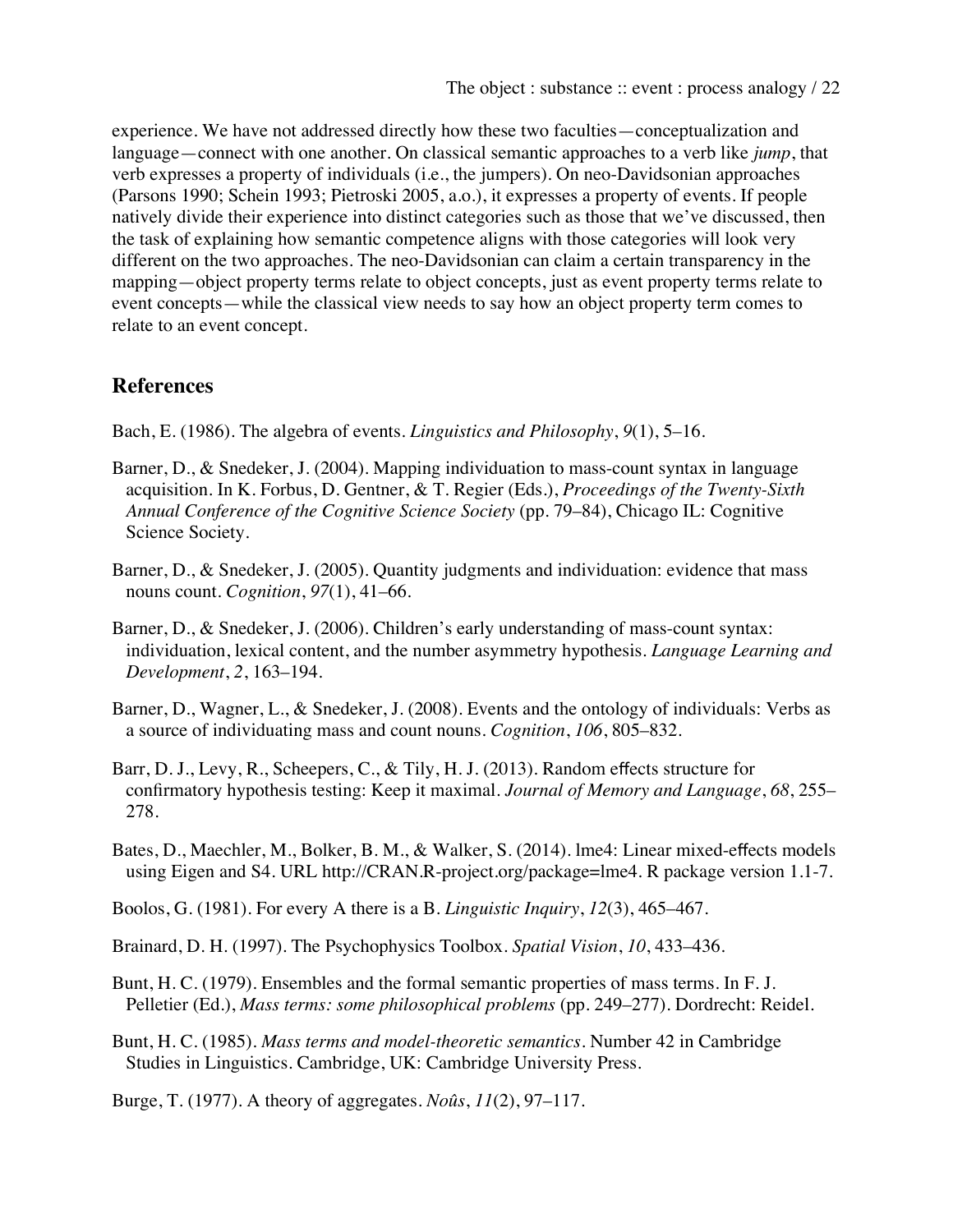Cartwright, H. (1975). Amounts and measures of amount. *Noûs*, *9*(2), 143–164.

- Casati, R., & Varzi, A. C. (2008). Event concepts. In T. Shipley & J. Zacks (Eds.), *Understanding events* (pp. 31–53). New York: Oxford University Press.
- Champollion, L. (2010). *Parts of a whole: Distributivity as a bridge between aspect and measurement* (Unpublished doctoral dissertation). University of Pennsylvania, Philadelphia.
- Cheng, C.-Y. (1973). Comments on Moravcsik's paper. In J. Hintikka, P. Suppes, & J. Moravcsik (Eds.), *Approaches to Natural Language: Proceedings of the 1970 Stanford Workshop on Grammar and Semantics* (pp. 286–288). Dordrecht: D. Reidel Publishing Company.
- Davidson, D. (1967). The logical form of action sentences. In N. Rescher (Ed.), *the logic of decision and action* (pp. 81–95). Pittsburgh: Pittsburgh University Press.
- Davidson, D. (1985). Adverbs of Action. In B. Vermazen & J. Hintikka (Eds.), *Essays on Davidson: Actions and events* (pp. 230-241). Oxford: Clarendon Press.
- Feigenson, L. (2007). The equality of quantity. *TRENDS in Cognitive Sciences*, *11*(5), 185–187.
- Gillon, B. S. (2012). Mass terms. *Philosophy Compass*, *7*(10), 712–730.
- Gillon, B. S. (1992). Towards a common semantics for English count and mass nouns. *Linguistics and Philosophy, 15,* 597-639.
- Goldman, A. I. (1970). *A theory of human action*. Englewood Cliffs, NJ: Prentice-Hall.
- Goldman, A. I. (2007). A program for "naturalizing" metaphysics, with application to the ontology of events. *The Monist*, *90*(3), 457–479.
- Hoffman, D. D., & Singh, M. (1997). Salience of visual parts. *Cognition*, *63*, 29–78.
- Huntley-Fenner, G., Carey, S., & Solimando, A. (2002). Objects are individuals but stuff doesn't count: Perceived rigidity and cohesiveness influence infants' representations of small groups of discrete entities. *Cognition*, *85*, 203–221.
- Kleiner, M., Brainard, D., & Pelli, D. (2007). What's new in psychtoolbox-3? *Perception, 36,* ECVP Abstract Supplement.
- Koslicki, K. (1997). Isolation and non-arbitrary division: Frege's two criteria for counting. *Synthese*, *112*(3), 403–430.
- Krifka, M. (1989). Nominal reference, temporal constitution and quantification in event semantics. In R. Bartsch, J. van Benthem, & P. van Emb de Boas (Eds.), *Semantics and contextual expression* (pp. 75–115). Stanford, CA: CSLI Publications.
- Link, G. (1983). The logical analysis of plurals and mass terms: A lattice-theoretical approach. In R. Baeuerle, C. Schwarze, & A. von Stechow (Eds.), *Meaning, use and interpretation of language* (pp. 302–323). Berlin, Germany: DeGruyter.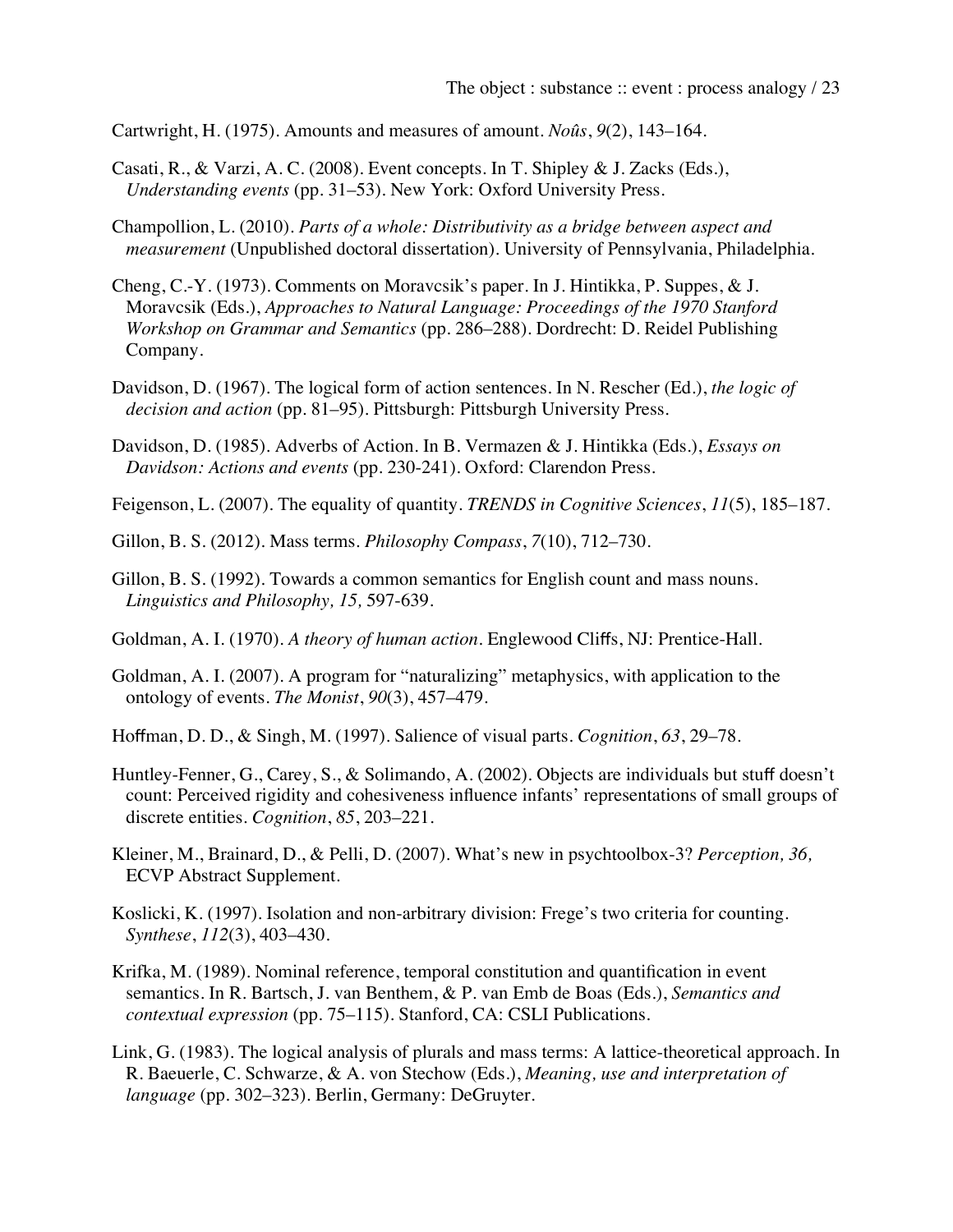- Maguire, M. J., Brumberg, J., Ennis, M., & Shipley, T. F. (2011). Similarities in object and event segmentation: A geometric approach to path segmentation. *Spatial Cognition & Computation*, *11*(3), 254-279.
- Massey, G. J. (1976). Tom, Dick, and Harry and all the king's men. *American Philosophical Quarterly*, *13*(2), 89–107.
- Parsons, T. (1979). An analysis of mass terms and amount terms. In F. J. Pelletier (Ed.), *Mass terms: Some philosophical problems* (pp. 137–166). Dordrecht: Reidel.
- Parsons, T. (1990). *Events in the semantics of English: A study in subatomic semantics*. Cambridge, MA: MIT Press.
- Pelli, D. G. (1997). The VideoToolbox software for visual psychophysics: Transforming numbers into movies. *Spatial Vision*, *10*, 437–442.
- Pietroski, P. (2005). *Events and semantic architecture*. Oxford, UK: Oxford University Press.
- Pietroski, P. (2015). Framing event variables. *Erkenntnis*, *80*(1), 31–60.
- Prasada, S., Ferenz, K., & Haskell, T. (2002). Conceiving of entities as objects and as stuff. *Cognition*, *83*, 141–165.
- Pylyshyn, Z. W. (2001). Visual indexes, preconceptual objects, and situated vision. *Cognition*, *80*(1/2), 127–158.
- Pylyshyn, Z. W., & Storm, R. W. (1988). Tracking multiple independent targets: evidence for a parallel tracking mechanism. *Spatial Vision*, *3*(3), 1–19.
- Quine, W. V. (1960). *Word and object*. Cambridge, MA: MIT Press.
- Rea, M. C. (1997). Introduction. In M. C. Rea (Ed.), *Material constitution* (pp. xv–lvii). Lanham, MD: Rowman & Littlefield.
- Rips, L., & Hespos, S. J. (2015). Divisions of the physical world: Concepts of objects and substances. *Psychological Bulletin*, *141*(4), 786–811.
- Rothstein, S. (1995). Adverbial quantification over events. *Natural Language Semantics*, *3*(1), 1– 32.
- Schein, B. (1993). *Plurals and events*. Cambridge, MA: MIT Press.
- Sharon, T., & Wynn, K. (1998). Individuation of actions from continuous motion. *Psychological Science*, *9*, 357–362.
- Shipley, E. F., & Shepperson, B. (1990). Countable entities: developmental changes. *Cognition*, *34*(2), 109–136.
- Srinivasan, M., & Carey, S. (2010). The long and the short of it: On the nature and origin of functional overlap between representations of space and time. *Cognition*, *116*(2), 217–241.